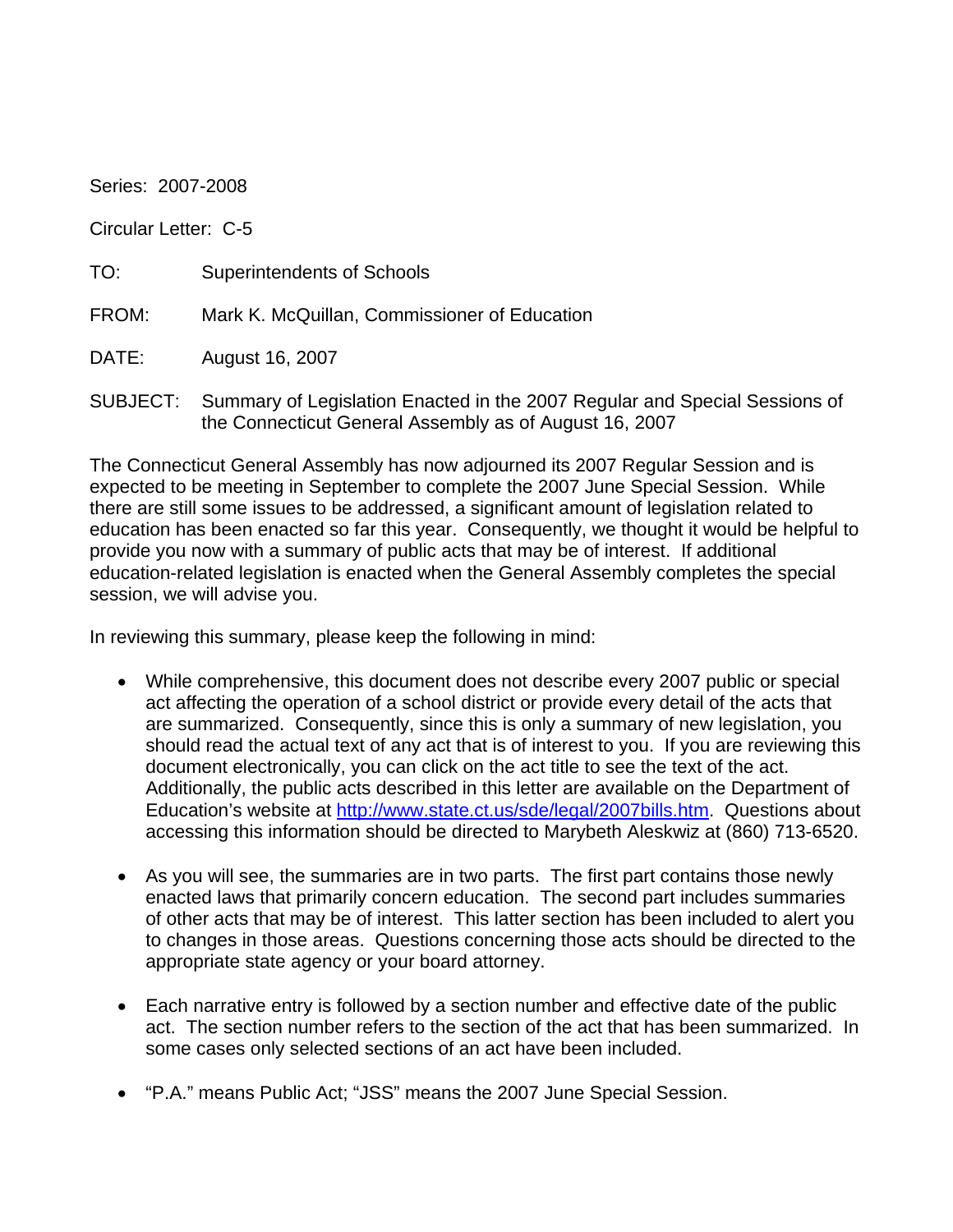To assist you, also included are:

- An index to key legislation; and
- A table that lists the sections of the Connecticut General Statutes and public and special acts which have been amended or repealed by the summarized legislation (Attachment A).

If you have any questions about the new legislation, Department of Education staff members are ready and willing to help you. In most cases you will know from past experience whom to consult. However, if you do not know whom to contact or have general questions about this letter, please contact Attorney Katherine T. Nicoletti of the Division of Legal and Governmental Affairs at (860) 713-6520 or at [katherine.nicoletti@ct.gov.](mailto:katherine.nicoletti@ct.gov)

-2-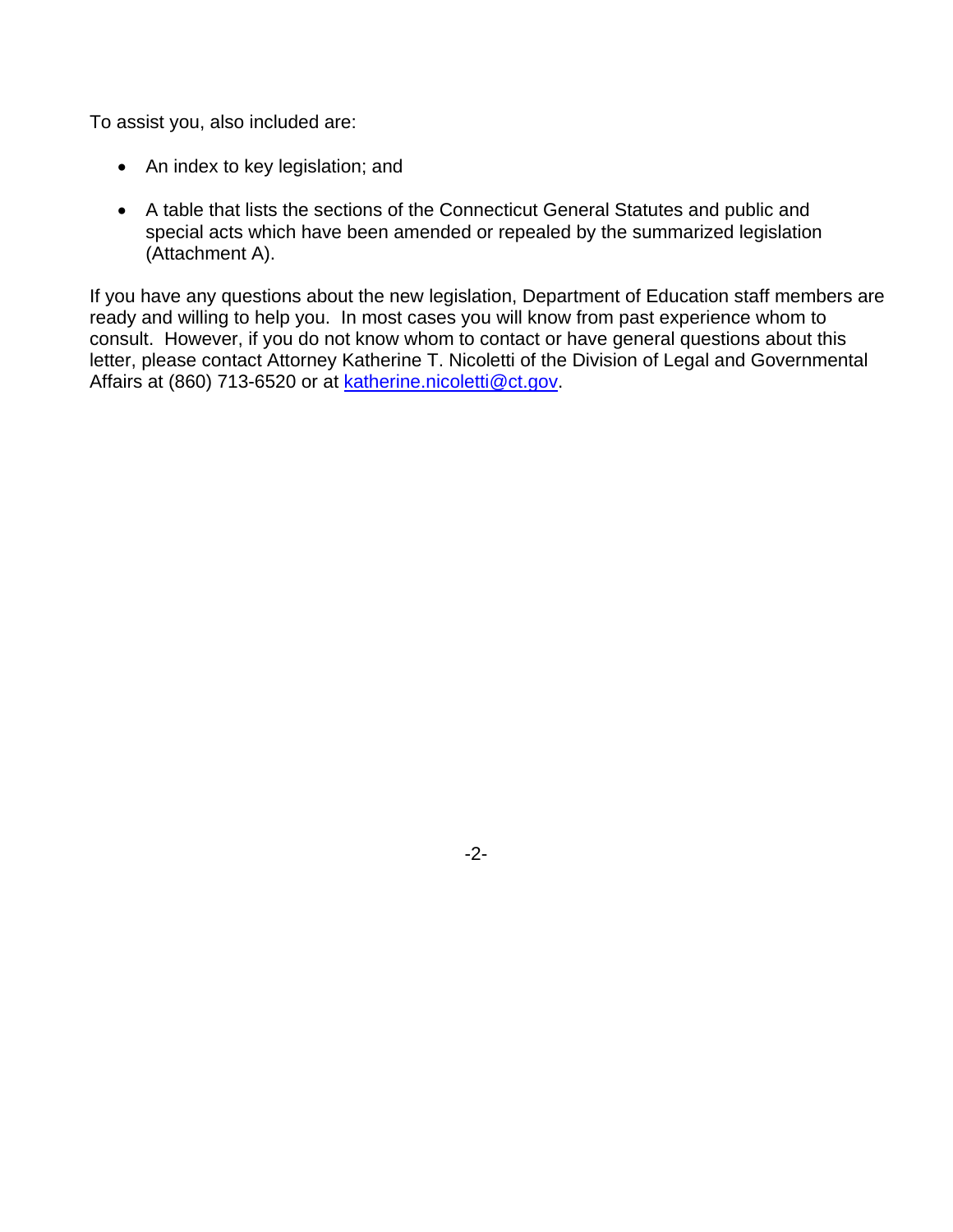## **INDEX TO KEY 2007 LEGISLATION**

## **CHARTER SCHOOLS**

#### **CONNECTICUT TECHNICAL HIGH SCHOOLS**

|                                                            | 10 |
|------------------------------------------------------------|----|
| School construction grants, see SCHOOL CONSTRUCTION, below |    |

#### **DEPARTMENT OF EDUCATION (STATE BOARD OF EDUCATION)**

|                                                                           | 2              |
|---------------------------------------------------------------------------|----------------|
|                                                                           |                |
|                                                                           | 15             |
|                                                                           | 4              |
|                                                                           | 11             |
|                                                                           | 5              |
| Early Reading Success efficacy measures (P.A. 07-3, JSS)                  | 7              |
|                                                                           |                |
| Grants, see GRANTS, below                                                 |                |
| Juvenile Jurisdiction Coordinating Council (P.A. 07-4, JSS).              | 9              |
| High school graduation requirements, committee to study (P.A. 07-3, JSS). | 3              |
| Marriage and family therapists, certification (P.A. 07-241)               | 15             |
|                                                                           | 12             |
| Monitoring and evaluation of low achieving schools (P.A. 07-3, JSS).      | $1 - 3$        |
|                                                                           | 6              |
| Reorganization of low achieving schools (P.A. 07-3, JSS)                  | $\overline{2}$ |
| School readiness, see SCHOOL READINESS, below                             |                |
| Schools and school districts in need of improvement (P.A. 07-3, JSS)      |                |
| Special education, see SPECIAL EDUCATION, below                           |                |
|                                                                           | 10             |
|                                                                           | 9              |
|                                                                           |                |

#### **EDUCATORS**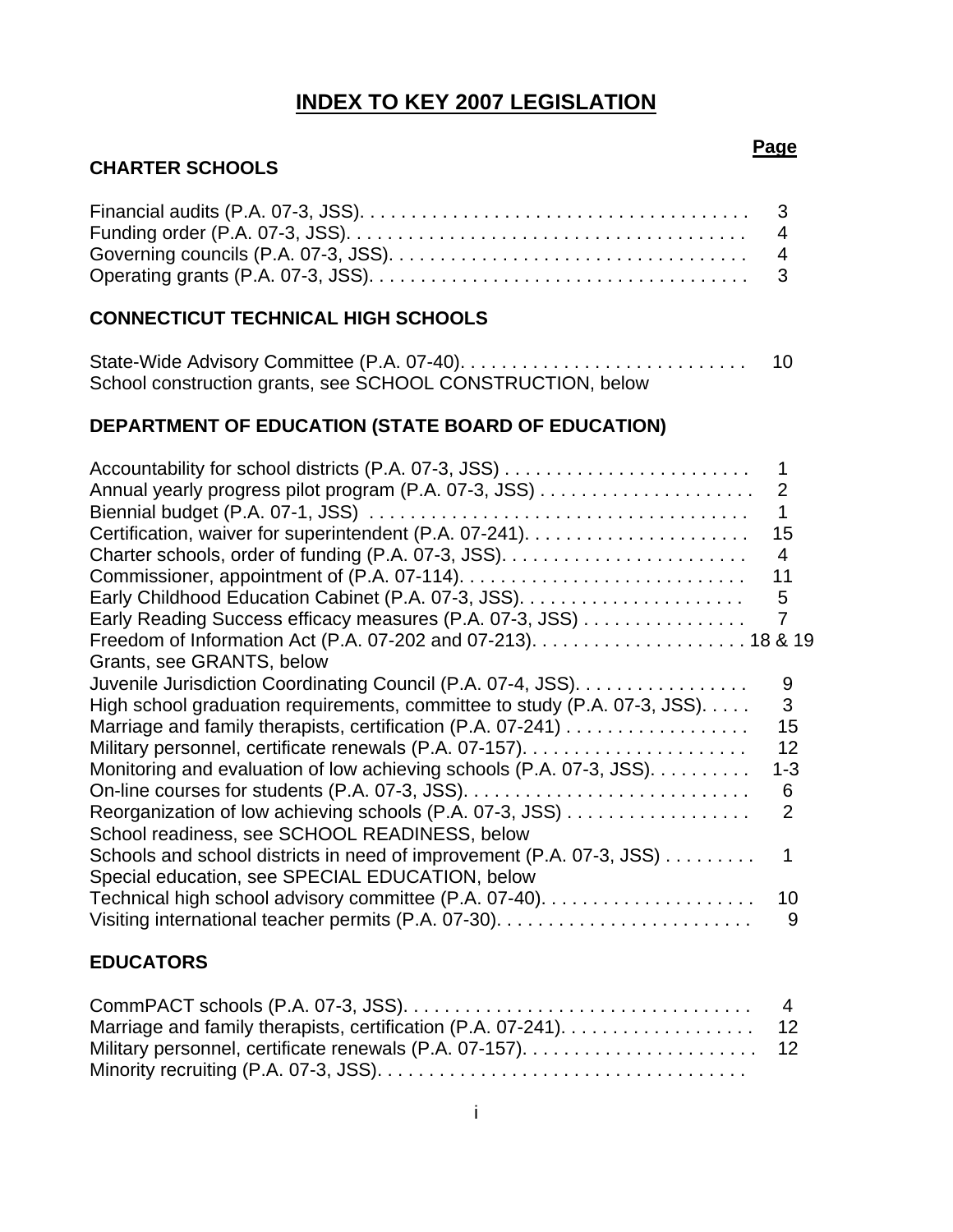# **EDUCATORS (Continued) Page**

| State education resource center employees, retirement (P.A. 07-126). 18 |  |
|-------------------------------------------------------------------------|--|
|                                                                         |  |
|                                                                         |  |
|                                                                         |  |

#### **GRANTS**

|                                                                                   | 6              |
|-----------------------------------------------------------------------------------|----------------|
|                                                                                   | 1              |
|                                                                                   | 9              |
|                                                                                   | 3              |
|                                                                                   | 5              |
| Comptroller to withhold grant funds for accountability purposes (P.A. 07-3, JSS). | 1              |
| Early Childhood Learning Grant program (P.A. 07-3, JSS)                           | 5              |
|                                                                                   | 2              |
|                                                                                   | 17             |
|                                                                                   | $\overline{7}$ |
|                                                                                   | 4              |
| Magnet school students and "total need students" (P.A. 07-3, JSS).                | $2 - 4$        |
|                                                                                   | 2              |
|                                                                                   | $\overline{2}$ |
|                                                                                   | 3              |
|                                                                                   | 3              |
|                                                                                   | 3              |
|                                                                                   | 8              |
|                                                                                   | 8              |
|                                                                                   | 15             |
| School bus retrofitting to reduce emissions (P.A. 07-4, JSS).                     | 8              |
| School construction, see SCHOOL CONSTRUCTION, below                               |                |
|                                                                                   | 13             |
| Special education, see SPECIAL EDUCATION, below                                   |                |
|                                                                                   | 6              |
|                                                                                   | 6              |
|                                                                                   | 7              |
|                                                                                   |                |

# **HEALTH**

| Medication administration in school readiness and after-school   |  |
|------------------------------------------------------------------|--|
|                                                                  |  |
| Optometrists, orders for medications in schools (P.A. 07-252) 17 |  |
|                                                                  |  |
|                                                                  |  |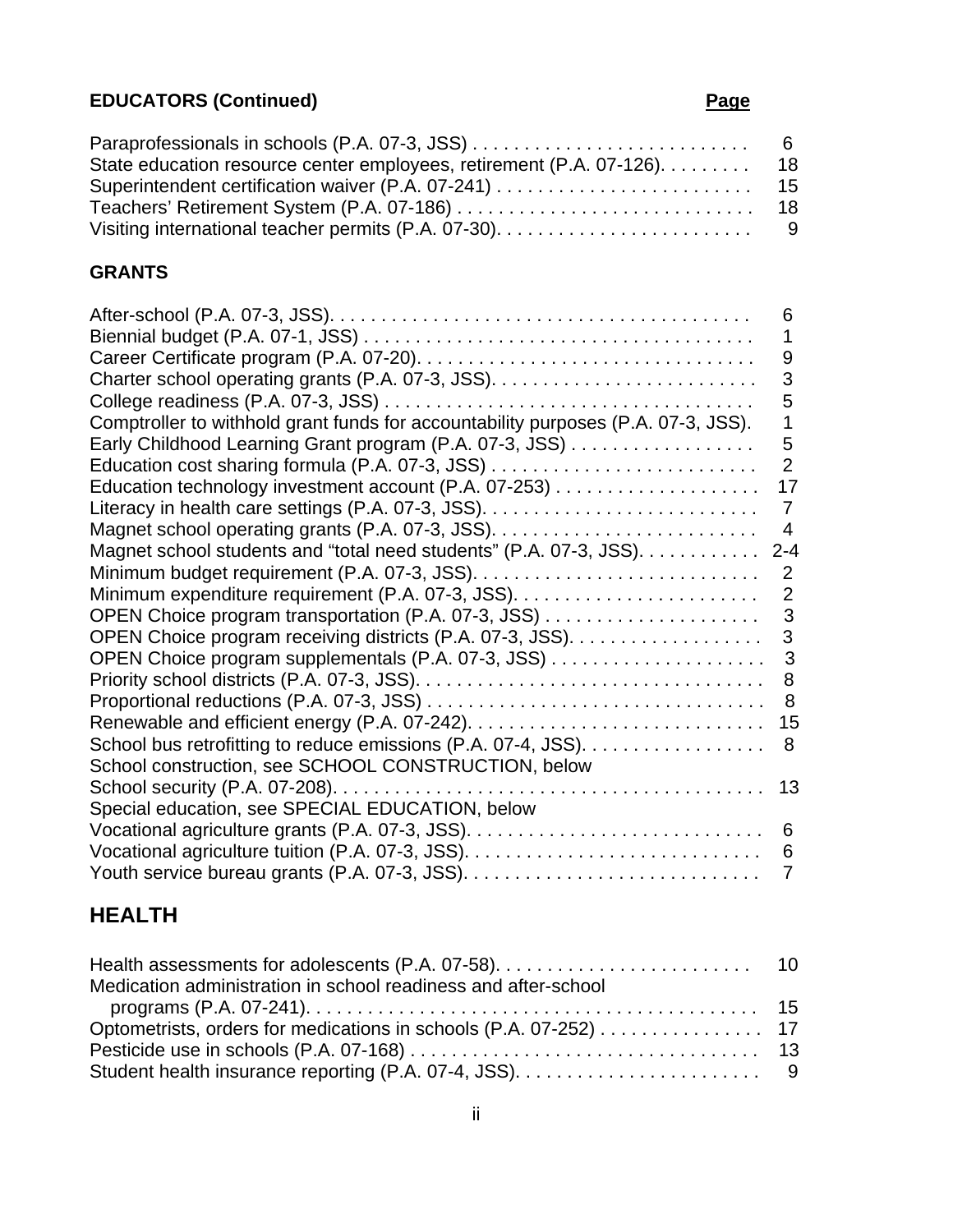## **INTERDISTRICT MAGNET SCHOOLS**

|                                                                             | $\overline{4}$             |
|-----------------------------------------------------------------------------|----------------------------|
|                                                                             | $\overline{4}$             |
|                                                                             | $\overline{4}$             |
| Total need student calculation and magnet school students (P.A. 07-3, JSS). | $\overline{\phantom{a}}^2$ |

## **MOTOR VEHICLES**

|                                                                       | 14 |
|-----------------------------------------------------------------------|----|
| Operator licenses for school buses, qualifications for (P.A. 07-224). | 14 |
|                                                                       | 14 |

## **OPEN CHOICE PROGRAM**

| - 3 |
|-----|
|     |
|     |

## **SCHOOL CONSTRUCTION**

| Architectural or construction management services, contracts for (P.A. 07-249).   | 16<br>16 |
|-----------------------------------------------------------------------------------|----------|
|                                                                                   | 11       |
|                                                                                   | 16       |
| Contractors, prequalification and evaluation of (P.A. 07-202).                    | -18      |
| Energy efficiency standards for certain projects (P.A. 07-242 and 07-249) 15 & 16 |          |
| Individual projects, special provisions (P.A. 07-249 and 07-3, JSS). 16 & 8       |          |
| Lowest responsible qualified bidder, architects and                               |          |
|                                                                                   | 16       |
|                                                                                   | 16       |
|                                                                                   | 16       |
|                                                                                   | 13       |
|                                                                                   | 16       |
| Technical high schools, emergency and code projects (P.A. 07-249).                | 16       |
| Technical high schools, projects increased in cost (P.A. 07-249).                 | 16       |

## **SCHOOL DISCIPLINE**

| Educational records, discipline notices expunged (P.A. 07-122). 11 |  |
|--------------------------------------------------------------------|--|
| Expulsion notices, legal services information (P.A. 07-3, JSS). 8  |  |
|                                                                    |  |
|                                                                    |  |
|                                                                    |  |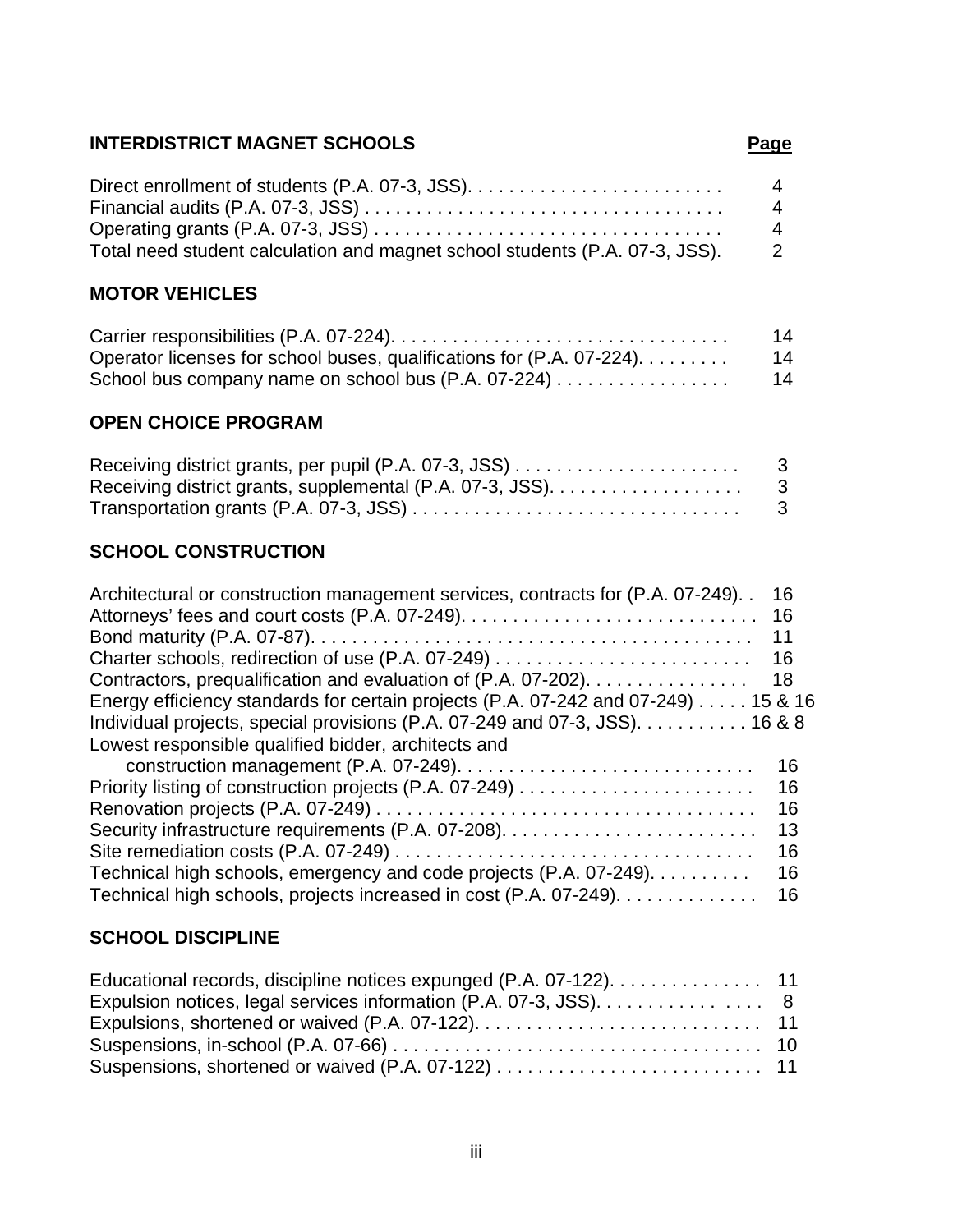## **SCHOOL DISTRICTS Page**

| Community antenna television service from provider (P.A. 07-253)             | 6<br>8<br>9<br>14<br>5<br>17<br>$4 - 5$<br>18 |
|------------------------------------------------------------------------------|-----------------------------------------------|
|                                                                              | 12                                            |
| Discipline, see SCHOOL DISCIPLINE, above                                     |                                               |
|                                                                              | 10                                            |
| Early Reading Success efficacy measures (P.A. 07-3, JSS).                    | $\overline{7}$                                |
|                                                                              | $\overline{7}$                                |
|                                                                              | 17                                            |
|                                                                              | 15                                            |
|                                                                              | 4                                             |
| Expulsions, see SCHOOL DISCIPLINE, above                                     |                                               |
|                                                                              | 14                                            |
| Food service establishments, produce at farmers' markets (P.A. 07-252).      | 17                                            |
|                                                                              |                                               |
| Grants, see GRANTS, above                                                    |                                               |
|                                                                              | 10                                            |
| High school graduation requirements, committee to study (P.A. 07-3, JSS)     | 3                                             |
|                                                                              | 5                                             |
| Magnet school students, direct enrollment of (P.A. 07-3, JSS).               | 4                                             |
| Motor vehicles, see MOTOR VEHICLES, above                                    |                                               |
|                                                                              | 6                                             |
| Optometrists, orders for medications in schools (P.A. 07-252)                | 17                                            |
|                                                                              | 13                                            |
|                                                                              | 6                                             |
|                                                                              | 8                                             |
|                                                                              | 11                                            |
|                                                                              | 11                                            |
|                                                                              | 12                                            |
|                                                                              | 9                                             |
| School construction, see SCHOOL CONSTRUCTION, above                          |                                               |
| Special education, see SPECIAL EDUCATION, below                              | 9                                             |
| Student health insurance reporting (P.A. 07-4, JSS)                          |                                               |
| Suspensions, see SCHOOL DISCIPLINE, above                                    | 13                                            |
| Textbook loans to nonpublic school students (P.A. 07-190).                   | 17                                            |
| Unified School District #1 transfer students, education records (P.A. 07-38) | 9                                             |
|                                                                              |                                               |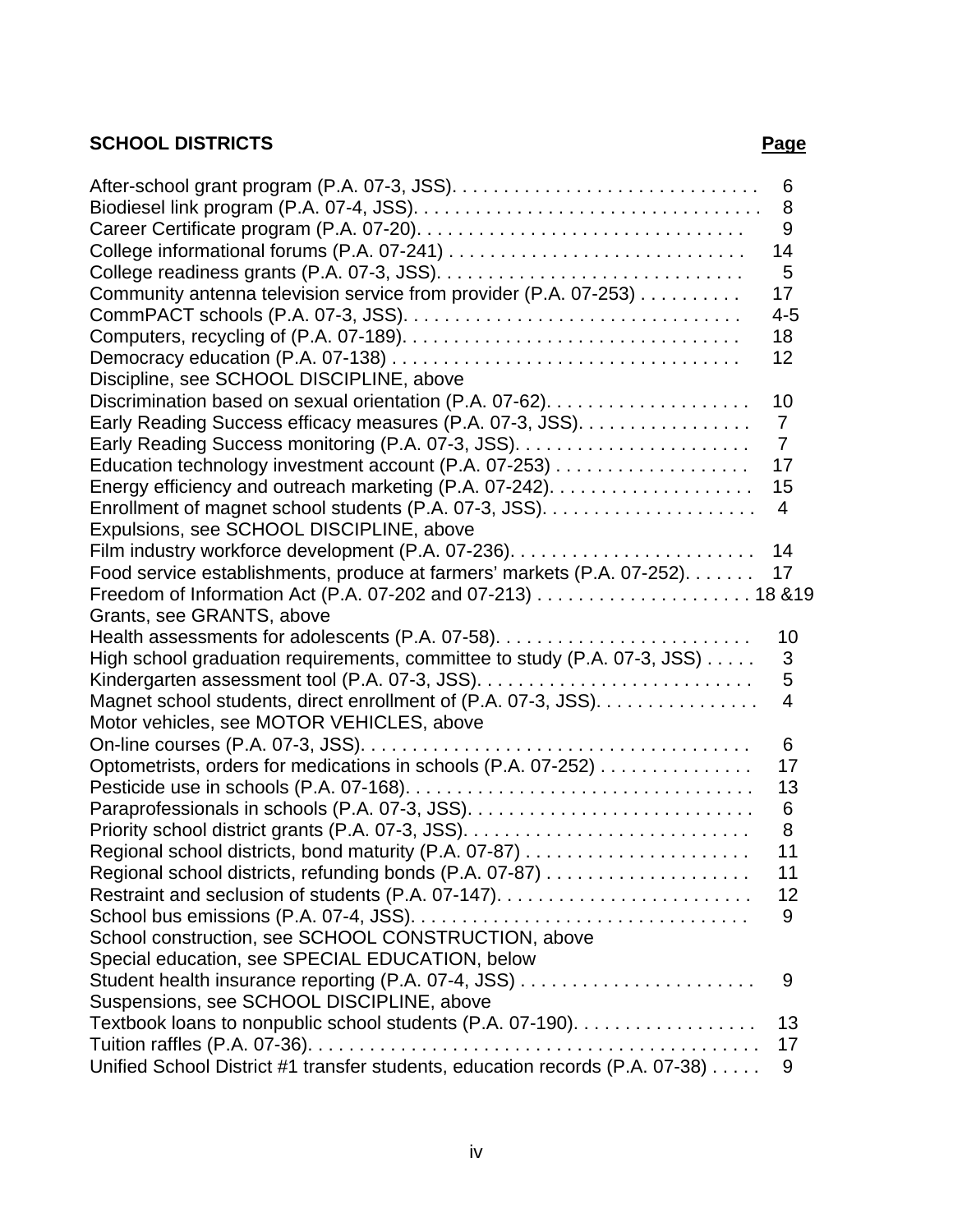# **SCHOOL DISTRICTS (Continued) Page Page**

| Vocational agriculture enrollment (P.A. 07-3, JSS) $\dots \dots \dots \dots \dots \dots \dots \dots$ |  |
|------------------------------------------------------------------------------------------------------|--|
|                                                                                                      |  |
|                                                                                                      |  |
| Video service from competitive video service providers (P.A. 07-253) 17                              |  |
|                                                                                                      |  |
|                                                                                                      |  |

## **SCHOOL READINESS**

## **SPECIAL EDUCATION**

| Mental Retardation Department, name change (P.A. 07-73). 18 |  |
|-------------------------------------------------------------|--|
|                                                             |  |
|                                                             |  |

## **STUDENTS**

|                                                                              | - 9 |
|------------------------------------------------------------------------------|-----|
|                                                                              | 9   |
|                                                                              | 14  |
|                                                                              | - 9 |
|                                                                              | 12  |
| Discipline, see SCHOOL DISCIPLINE, above                                     |     |
|                                                                              |     |
| Expulsions, see SCHOOL DISCIPLINE, above                                     |     |
|                                                                              | 14  |
|                                                                              | 10  |
|                                                                              | 9   |
| High school graduation requirements, committee to study (P.A. 07-3, JSS).    | 3   |
| Literacy in health care settings (P.A. 07-3, JSS)                            | 7   |
|                                                                              |     |
| Motor vehicle operation, see MOTOR VEHICLES, above                           |     |
|                                                                              |     |
| Suspensions, see SCHOOL DISCIPLINE, above                                    |     |
|                                                                              |     |
| Unified School District #1 transfer students, education records (P.A. 07-38) | 9   |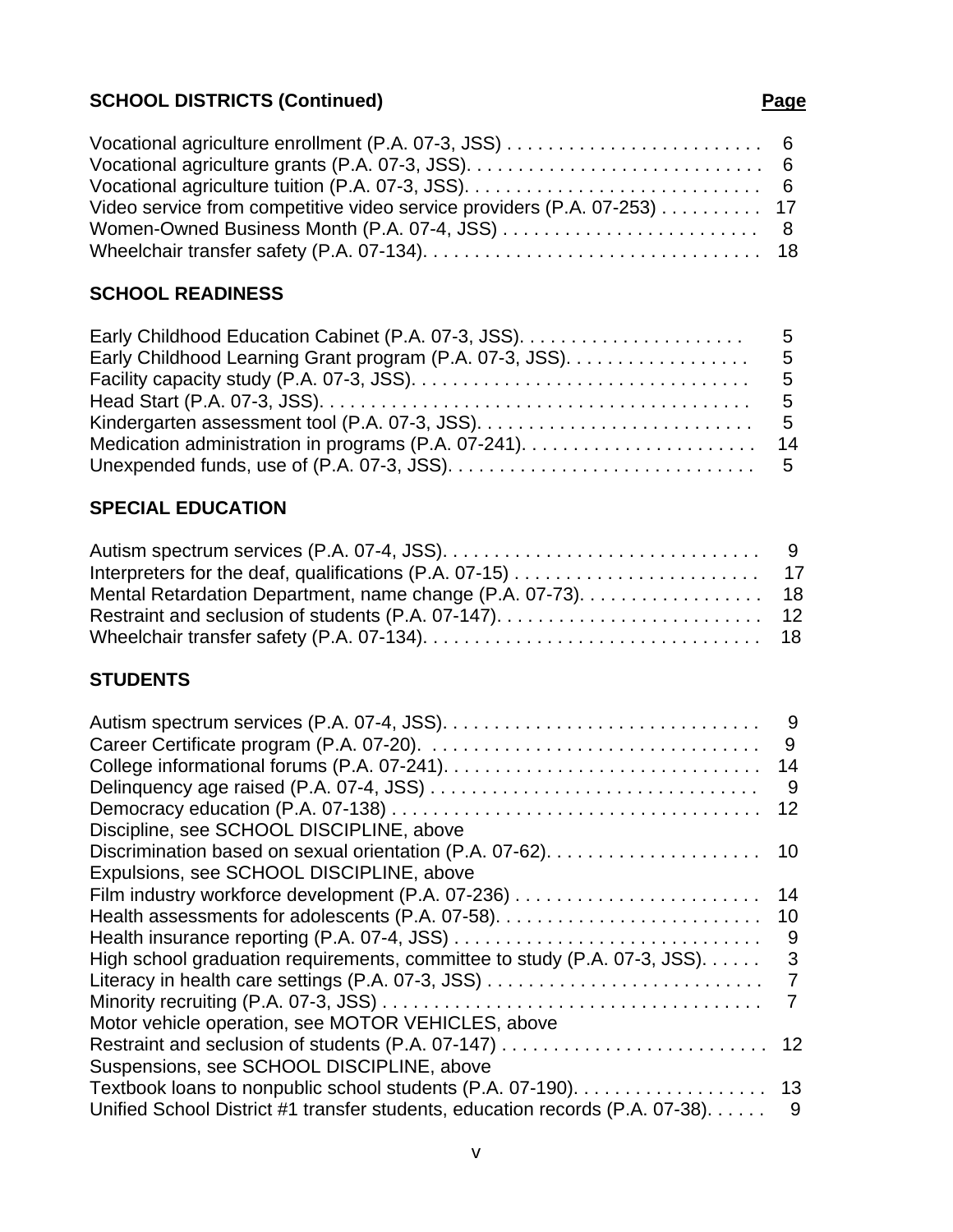#### *Part One 2007 PUBLIC ACTS PRIMARILY CONCERNING EDUCATION LAWS*

#### **JUNE 2007 SPECIAL SESSION PUBLIC ACTS**

#### **P.A. 07-1, June Special Session**, **[AN ACT CONCERNING THE STATE BUDGET FOR](http://www.cga.ct.gov/2007/ACT/PA/2007PA-00001-R00HB-08001SS1-PA.htm)  [THE BIENNIUM ENDING JUNE 30, 2009, AND MAKING APPROPRIATIONS THEREFOR.](http://www.cga.ct.gov/2007/ACT/PA/2007PA-00001-R00HB-08001SS1-PA.htm)**

Makes **general fund appropriations** to state agencies, including the Department of Education, for the 2007-08 and 2008-09 fiscal years. For the 2007-08 fiscal year, general fund appropriations (including surpluses) for education grants will increase by more than \$235 million or 11%. The largest increases are for education cost sharing (ECS) (\$181.6M), special education student-based excess costs (\$18M), interdistrict magnet schools (\$7M) and charter schools (\$5.4M). Funding for vocational agriculture increased by 86% to \$4.48M. In addition, there is funding for a number of initiatives including, but not limited to, a new accountability system for school districts, professional development for school paraprofessionals, and preschool education including, but not limited to, a quality rating system and staff bonuses. Additionally, \$5M of surplus funds are available in each year of the biennium for competitive grants for school security. This grant program will be administered by the Department of Emergency Management and Homeland Security. While most grant caps remain in place, the cap has been eliminated for the special education student-based excess costs grant.

#### **P.A. 07-3, June Special Session, [AN ACT IMPLEMENTING THE PROVISIONS OF THE](http://www.cga.ct.gov/2007/ACT/PA/2007PA-00003-R00HB-08003SS1-PA.htm)  [BUDGET CONCERNING EDUCATION.](http://www.cga.ct.gov/2007/ACT/PA/2007PA-00003-R00HB-08003SS1-PA.htm)**

#### • **Accountability:**

- 1. Requires that any **school or school district identified as in need of improvement** under Connecticut law **and requiring corrective action** pursuant to the federal No Child Left Behind Act (NCLB), P.L. 107-110, be designated and listed as a low achieving school or school district and subject to **intensified supervision and direction by the State Board of Education.** In carrying out this supervision and direction, the State Board is to take any of the specified actions to improve student performance and remove the school or district from the list of schools or districts designated as low achieving and to address other needs of the school or district (Sec. 32, effective July 1, 2007).
- 2. Requires the **Comptroller** under certain circumstances **to withhold certain grant funds** that a town is otherwise required to appropriate to a local or regional board of education and transfer these funds to the Department of Education to be spent by the school district in accordance with directives of the Commissioner of Education (Sec. 32, effective July 1, 2007) (See also description of minimum budget requirement (MBR) in Sec. 63 of this act, below).
- 3. Requires the **State Board of Education to monitor the progress** of each school or district designated as low achieving and if, for two consecutive years, a district fails to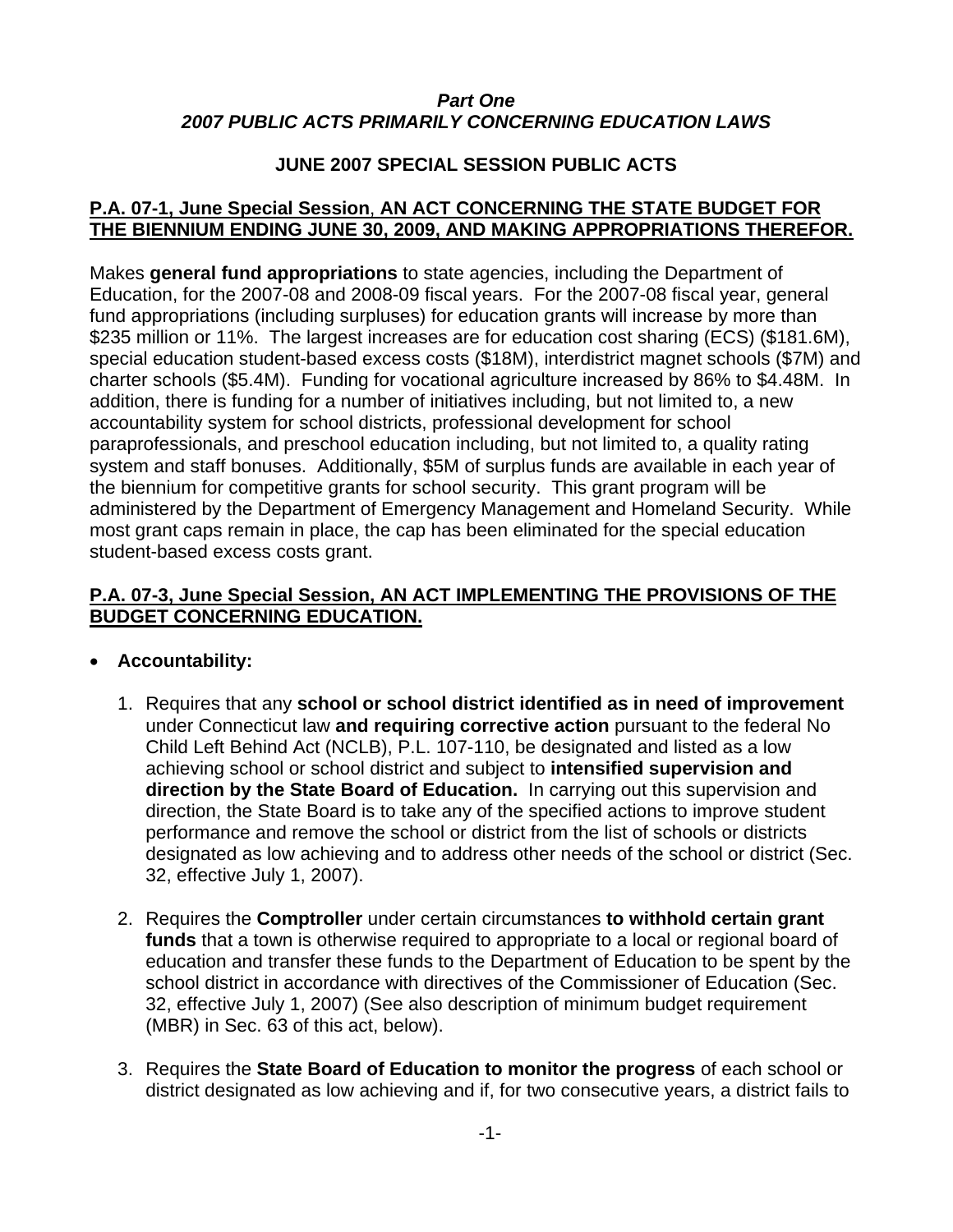make acceptable progress toward meeting benchmarks established by the State Board and fails to make adequate yearly progress (AYP) pursuant to NCLB, the State Board may ask the General Assembly to enact legislation authorizing that the control of the district be reassigned to the State Board or other authorized entity (Sec. 32, effective July 1, 2007).

- 4. Requires that any school district or elementary school after two successive years of failing to make AYP shall be designated as a low achieving school district or school and be **evaluated by the Commissioner of Education** who may require the school district or school to take certain actions (Sec. 32, effective July 1, 2007).
- 5. Allows each local or regional board of education with jurisdiction over an **elementary or middle school** that fails to make AYP based on whole school academic achievement in mathematics, reading, or both, as determined under the state-wide accountability plan for two consecutive years, to **reorganize** such school to meet specified statutory requirements (Sec. 33, effective July 1, 2007).
- 6. Establishes a **pilot program** for the fiscal years ending June 30, 2008, to June 30, 2013, inclusive, concerning the **determination of AYP** for the Bridgeport, Hartford and New Haven school districts. Pursuant to this program, the Department of Education shall determine AYP for each district with data from the schools under the jurisdiction of the district and data from any state charter school located in the district, provided the local board of education and the charter school reach a mutual agreement for the inclusion of this data from the charter school and the State Board of Education approves the terms of the agreement. The Department of Education is to report to the General Assembly on the results of this pilot program not later than October 1, 2013 (Sec. 54, effective July 1, 2007).

#### • **Education Cost Sharing and Minimum Budget Requirements:**

- 1. Amends the **education cost sharing (ECS)** formula by (A) increasing the state guaranteed wealth level, the minimum base aid ratio, and the foundation, (B) changing the weightings for resident students to better reflect need, and (C) phasing in full funding of the ECS grant over time (Secs. 61 and 62, effective July 1, 2007).
- 2. Modifies the **minimum budget requirement (MBR)** to (A) allow towns to use a portion of their ECS aid increase for non-educational purposes, (B) provide that twenty percent of a town's increased aid will be withheld if a school district is in at least the third year of being identified as in need of improvement under NCLB and has failed to make AYP in mathematics or reading at the whole district level, and (C) allow towns to request, by September 15, 2007, that the department defer a portion of their aid increase for the 2007-08 fiscal year to the 2008-09 fiscal year (Sec. 63, effective July 1, 2007).
- 3. Repeals the **minimum expenditure requirement (MER)** (Sec. 64, effective July 1, 2007).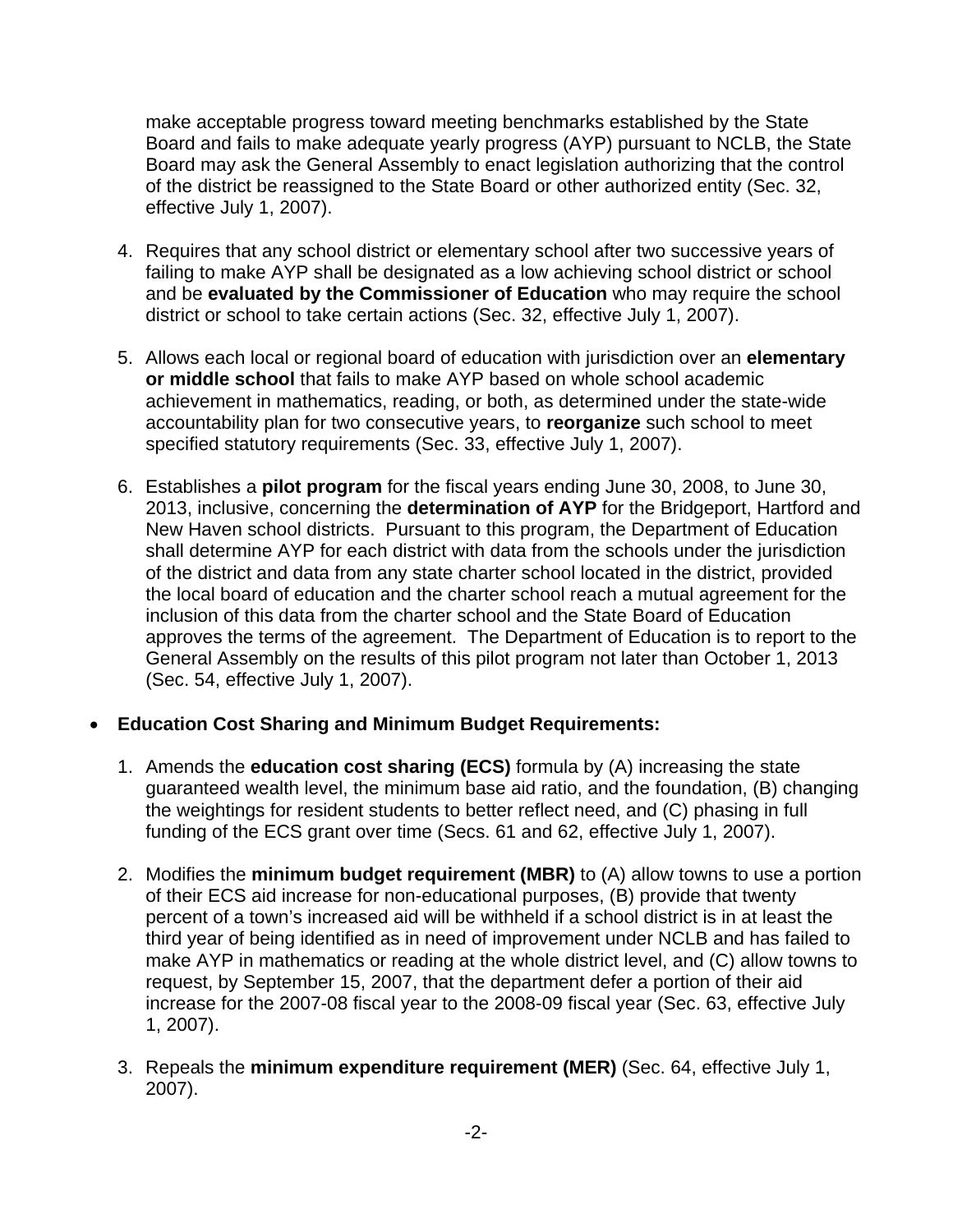- 4. Provides that not later than October 1, 2007, the Department of Education must notify any local or regional board of education that enrolls **students in full-time interdistrict magnet school programs** that such board should anticipate that for the 2009-10 fiscal year, such students will be counted at a rate of 50% for the purpose of calculating **total need students** for purposes of the education cost sharing (ECS) formula (Sec. 60, effective July 1, 2007).
- Provides that the Commissioner of Education, the chairperson of the State Board of Education, the Secretary of the Office of Policy and Management and the co-chairpersons and ranking members, or their designees, of the General Assembly's Education Committee shall form a **committee to study high school graduation requirements** and report on the study to the Governor and the General Assembly not later than January 15, 2008 (Sec. 34, effective July 1, 2007).

#### • **OPEN Choice Program:**

- 1. Increases the cap on the amount of the grants to RESCs and boards of education for the cost of **transportation** for students participating in the OPEN Choice program so that the state-wide average of the grants does not exceed an amount equal to \$3,250 for each student transported. Formerly, the grants could not exceed an amount equal to \$2,100 for each such student (Sec. 9, effective July 1, 2007).
- 2. Increases the **grants to districts that receive students** in the OPEN Choice program to an amount not to exceed \$2,500 for each out-of-district student who attends school in the receiving district. Formerly, the amount was not to exceed \$2,000 for each such student (Sec. 9, effective July 1, 2007).
- 3. Increases the amount of the nonlapsing OPEN Choice program funds that the Commissioner of Education is to use for **supplemental grants** to receiving districts from any amount up to \$350,000 to any amount up to \$500,000 (Sec. 10, effective July 1, 2007).

#### • **Charter Schools:**

- 1. Increases charter school **operating grants** to \$8,650 per pupil for the 2007-08 fiscal year and to \$9,300 for the 2008-09 fiscal year. For the 2006-07 fiscal year, the amount was \$8,000 per pupil (Sec. 11, effective July 1, 2007).
- 2. Permits appropriated charter school **funds not used for operating grants** to be used to pay for a portion of comprehensive **financial audits** required pursuant to Section 15 of the act, below. These funds not used for operating grants continue to also be available for supplemental grants to interdistrict magnet schools (Sec. 11, effective July 1, 2007).
- 3. Provides that charter school **governing councils** must include in their **membership** the chairperson of the local or regional board of education of the town in which the charter school is located, or the chairperson's designee, provided the designee is a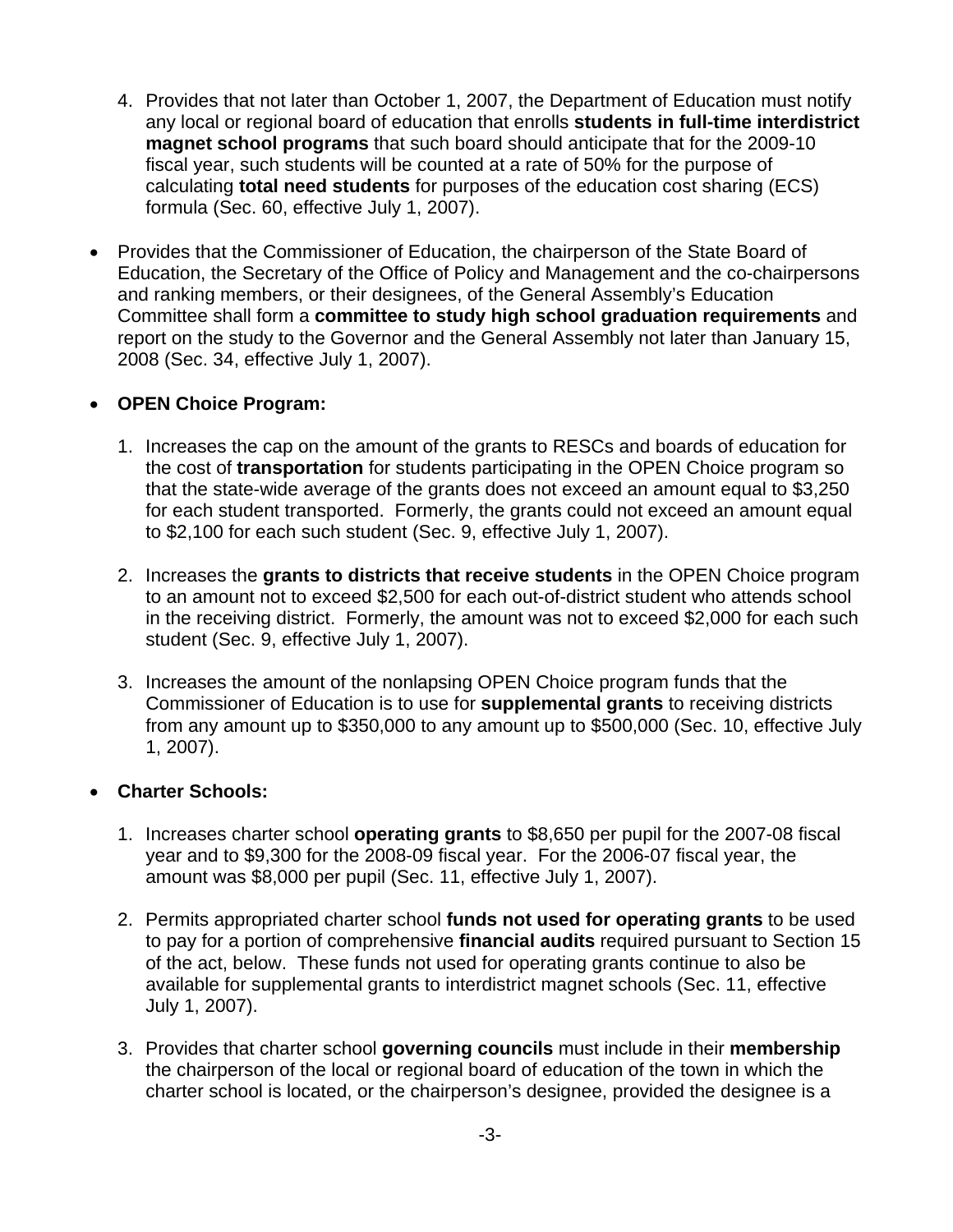member of the board of education or the superintendent of schools for the district (Sec. 12, effective July 1, 2007);

- 4. Specifies that charter school **governing councils** include revenues from public and private sources in their annual certified **audit statements** of all revenues (Sec. 13, effective July 1, 2007).
- 5. Requires the **governing council** of each state charter school to post the schedule, agenda and minutes of each council meeting on any Internet **website** that the council operates (Sec. 14, effective July 1, 2007).
- 6. Requires that annually the Commissioner of Education must randomly select one state charter school to be subject to a **comprehensive financial audit** conducted by an auditor selected by the Commissioner of Education (Sec. 15, effective July 1, 2007).
- 7. Specifies the factors that the State Board of Education must consider in determining which **charter school** is **funded first** if in any fiscal year more than one new state charter school is approved and awaiting funding (Sec. 16, effective July 1, 2007).

#### • **Interdistrict Magnet Schools:**

- 1. Increases the **operating grants** for interdistrict magnet schools over four years and changes the formula for distributing the grants (Sec. 40, effective July 1, 2007).
- 2. Provides that after accommodating students from districts participating in interdistrict magnet schools in accordance with approved enrollment agreements, an interdistrict magnet school that has unused student capacity may **enroll directly** into its program any interested student. Students from districts that are not participating in the interdistrict magnet school are to be given preference. Boards of education otherwise responsible for educating such students must pay tuition in specified amounts to support the operation of the school (Sec. 42, effective July 1, 2007).
- 3. Requires (A) interdistrict magnet schools operated by regional educational service centers to annually file **financial audits** with the Commissioner of Education, and (B) the commissioner to annually randomly select one such school to be subject to a comprehensive financial audit conducted by an auditor selected by the commissioner (Sec. 42, effective July 1, 2007).

#### • **CommPACT Schools:**

1. Allows a local or regional board of education, through agreement with the organizations designated or elected as the exclusive representatives of the teachers' and administrators' units for the teachers and administrators employed by the board, to create a CommPACT school with **autonomy in governance, budgeting and curriculum** (Sec. 37, effective July 1, 2007).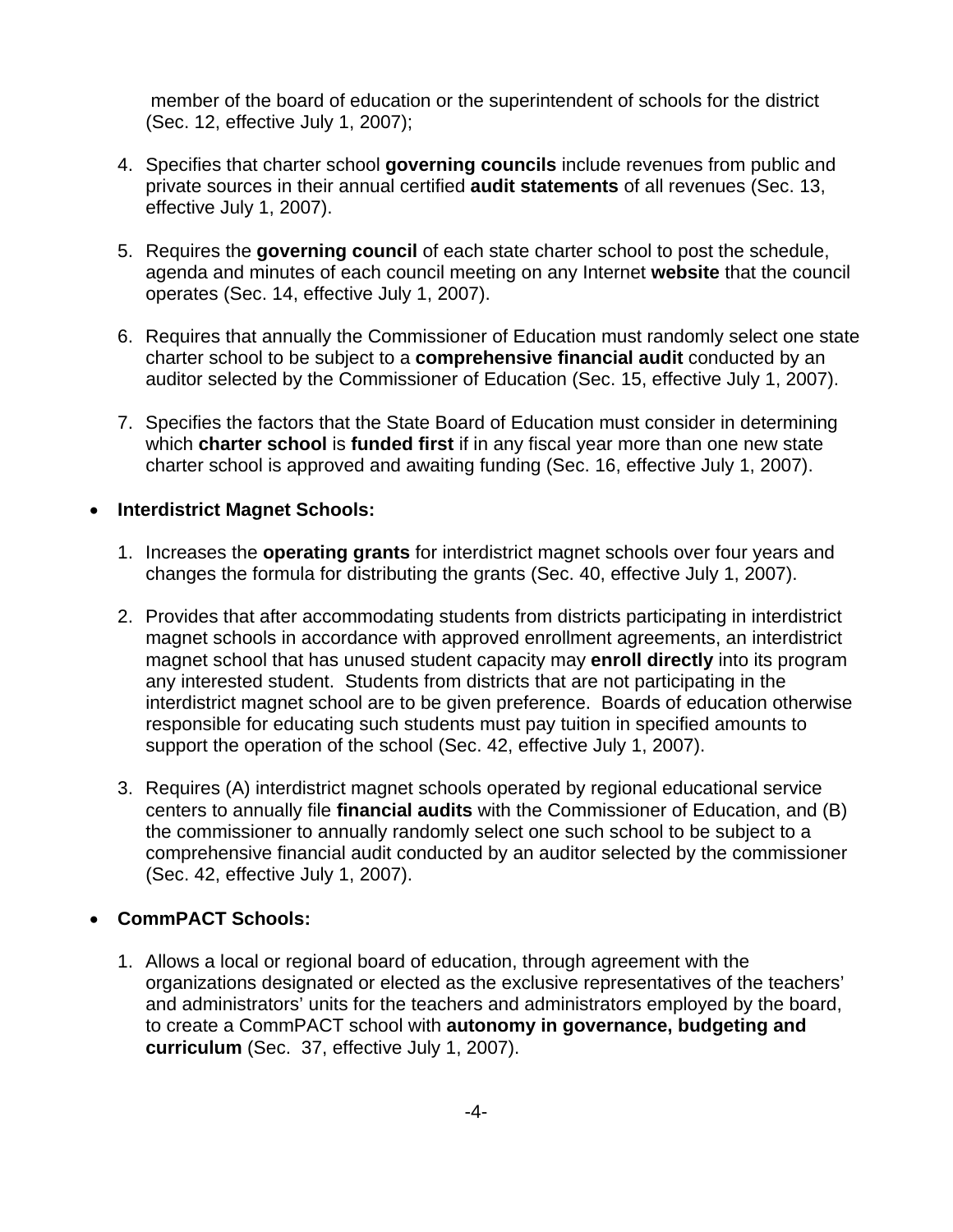- 2. Requires (A) the Department of Higher Education to contract with the Neag School of Education at the **University of Connecticut** to administer a **field-based support program** for up to 12 CommPACT schools, and (B) the Neag School of Education to report by January 1, 2009, to the Commissioners of Education and Higher Education and the General Assembly on the services provided to CommPACT schools (Sec. 38, effective June 26, 2007).
- Requires the Department of Higher Education to contract with the Board of Trustees for the **Connecticut State University system** to develop a **college readiness grant program** to address core subject-matter deficiencies among high school students who will transition to institutions of higher education and to improve such students' performance on Connecticut mastery examinations and college placement examinations (Sec. 39, effective June 26, 2007).

#### • **Early Childhood:**

- 1. Redefines how **unexpended school readiness funds** may be used (Sec. 17, effective July 1, 2007).
- 2. Requires the Commissioner of Education to develop and implement a state-wide developmentally appropriate **kindergarten assessment tool** by October 1, 2007, rather than by October 1, 2009, and specifies that the tool not be used as a measurement tool for program accountability (Sec. 18, effective July 1, 2007).
- 3. Changes and adds to the responsibilities of the **Early Childhood Education Cabinet** by requiring the cabinet to undertake activities including, but not limited to, (A) developing and implementing an accountability plan for early childhood education services, (B) developing minimum standards and a range of higher standards of quality for all early care and education programs receiving state funding, and (C) developing a quality workforce development plan for school readiness (Sec. 19, effective July 1, 2007, and Secs. 20 and 21, effective June 26, 2007).
- 4. Requires the Connecticut Health and Educational Facilities Authority and the Department of Education to develop a **plan to increase capacity** in school readiness programs and to report on such plan to the Governor and the General Assembly by January 1, 2008 (Sec. 45, effective July 1, 2007).
- 5. Amends the **pilot early childhood learning grant program** to eliminate some of the grant eligibility limitations, make the programs model programs rather than pilot programs, require that the programs be associated with higher education institutions and specify that grant eligibility is determined for a five-year period (Secs. 46 and 47, effective July 1, 2007).
- 6. Eliminates a requirement that at least 75% of state **Head Start** competitive grant funding be allocated to Head Start programs established prior to July 1, 1992 (Sec. 48, effective July 1, 2007).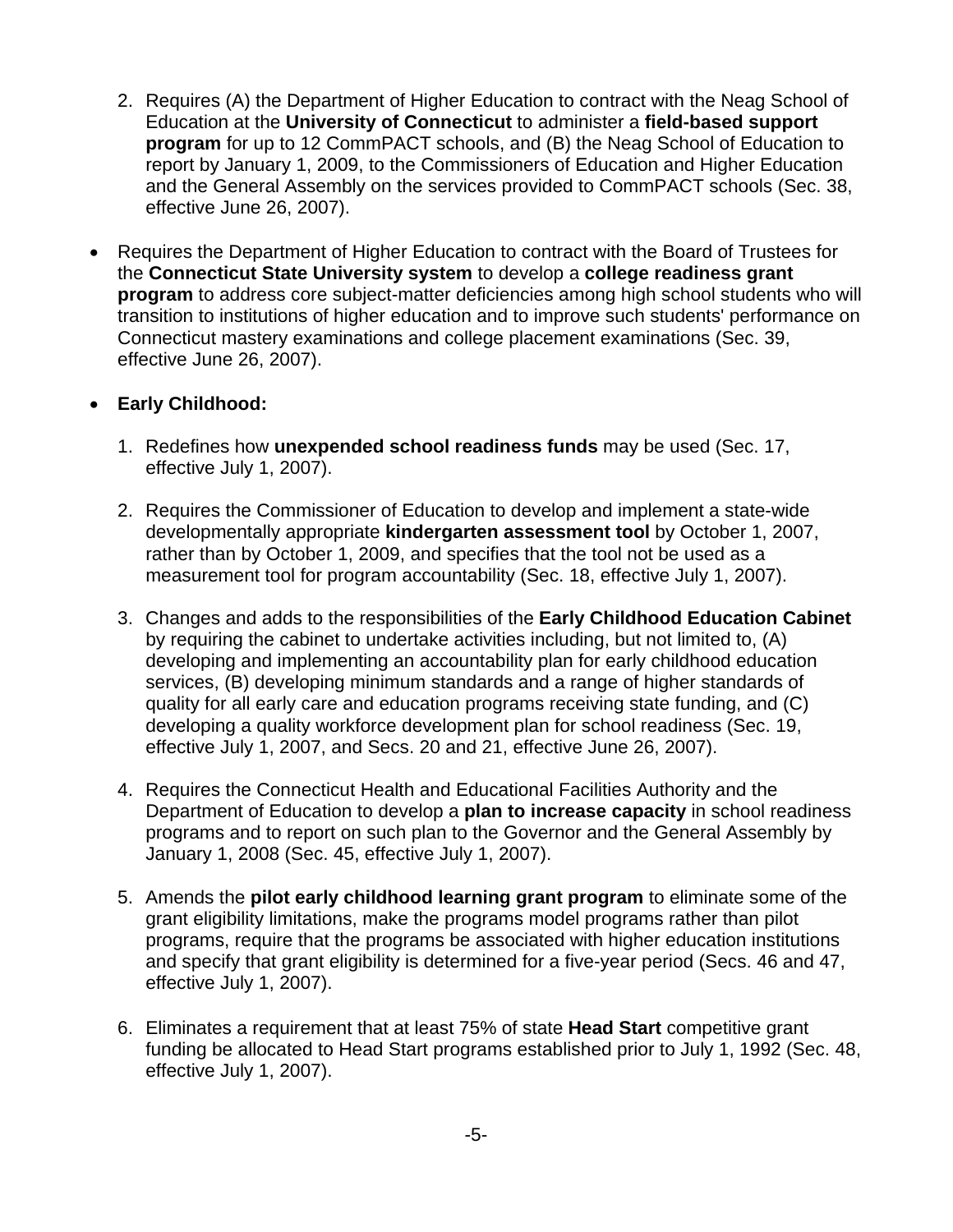#### • **Vocational Agriculture Programs:**

- 1. Increases the state **grants to boards of education** operating vocational agriculture programs from \$700 to \$1,355 for every student enrolled in the program on October first of the previous year and increases to approximately \$8,000 as the limit on the **tuition that a board of education** operating a vocational agriculture center **may charge.** Formerly, the tuition limit was approximately \$7,100 (Sec. 24, effective July 1, 2007).
- 2. Specifies that each local and regional board of education not maintaining a vocational agriculture center shall provide **opportunities for** its **students to enroll** in such a center in a number that is at least equal to the number specified in any written agreement with a vocational agriculture center, or in the absence of such an agreement, a number that is at least equal to the average number of its students that the board of education enrolled in a vocational agriculture center during the previous three school years (Sec. 24, effective July 1, 2007).
- Provides that for the 2007-08 and 2008-09 fiscal years the Connecticut Distance Learning Consortium must deliver **on-line courses** developed in conjunction with or approved by the Departments of Education and Higher Education, the regional educational service centers or other agencies interested in the delivery of on-line courses to public schools, provided the Department of Education approves the content of any course that is offered for academic credit in a public school (Sec. 25, effective July 1, 2007).
- Amends provisions concerning the **after-school grant program** to include, but not be limited to, requirements that (1) the Department of Education provide grant recipients with technical assistance, evaluation and monitoring, (2) grant recipients file expenditure reports with the Commissioner of Education, and (3) the Department of Education report to the General Assembly not later than October 1, 2008, and biennially thereafter, on performance outcomes of the programs receiving such grants (Sec. 26, effective July 1, 2007).

#### • **School Paraprofessionals:**

- 1. Requires the Department of Education to (A) through the State Education Resource Center and within available appropriations, promote and encourage **professional development activities** for school paraprofessionals with instructional responsibilities, and (B) report and make recommendations to the General Assembly concerning professional development for school paraprofessionals and the status and future of school paraprofessionals with instructional responsibilities (Secs. 27 and 28, effective July 1, 2007).
- 2. Requires the Commissioner of Education to establish a **School Paraprofessional Advisory Council** to (A) advise the commissioner on the needs for the training of school paraprofessionals with instructional responsibilities and the content and delivery of existing training for such paraprofessionals, and (B) report to the General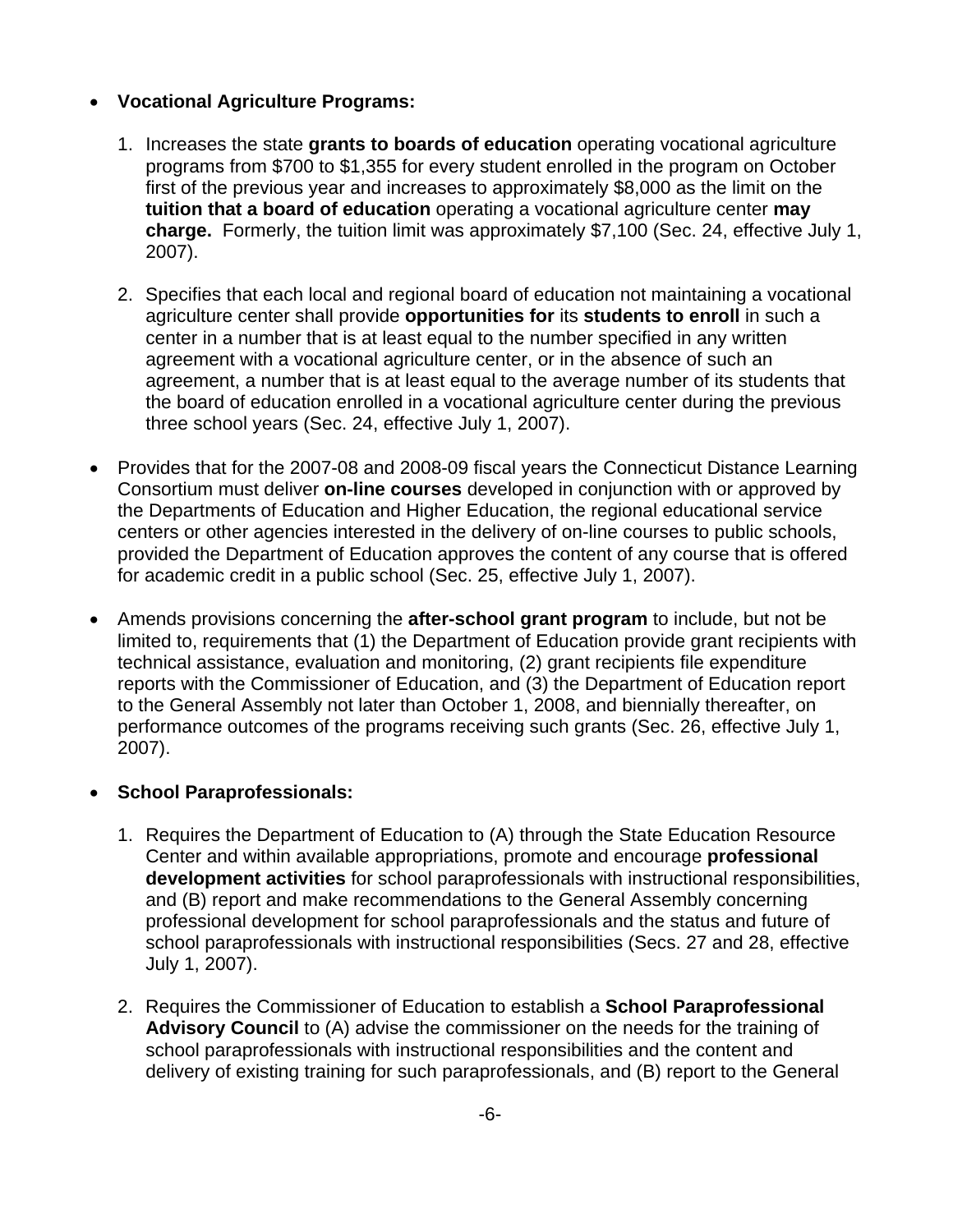Assembly at least quarterly on the recommendations given to the commissioner (Sec. 29, effective July 1, 2007).

- Requires the **Regional Educational Service Center Minority Recruiting Alliance**, in consultation with the Departments of Education and Higher Education and other entities, to:
	- 1. Study methods to (A) encourage minority middle and secondary school students to attend institutions of higher education and enter teacher preparation programs, (B) recruit minority students attending institutions of higher education to enroll in teacher preparation programs and pursue teaching careers, and (C) recruit and maintain minority teachers in Connecticut schools;
	- 2. Propose guidelines to the Commissioners of Education and Higher Education for pilot programs to recruit and retain minority teachers; and
	- 3. Report by January 1, 2008, to the Departments of Education and Higher Education and the General Assembly on (A) the results of the study, (B) the guidelines for pilot programs, and (C) the establishment and operation of any such pilot programs (Sec. 31, effective July 1, 2007).

#### • **Early Reading Success:**

- 1. Requires the Department of Education to (A) develop measures of the **efficacy of the early reading intervention programs** used by the state's Early Reading Success (ERS) grant recipients, (B) list the programs that are efficacious and make the list available to grant recipients, (C) provide the measures and the list of efficacious programs to the Governor and General Assembly by January 1, 2008, (D) annually use the efficacy measures to determine the efficacy of the programs used by each grant recipient, and (E) if it is determined that a grant recipient is using a program that is not shown to be effective, require the recipient to use a program from the list of programs that are efficacious (Sec. 44, effective July 1, 2007).
- 2. Requires applicants for ERS grants to provide for (A) the **monitoring** of programs, in addition to students, in their program proposals, and (B) the use of the measures of efficacy as developed by the Department of Education (Sec. 43, effective July 1, 2007).
- Requires the Department of Education to develop and administer a grant program to match available federal and private funds that promote the development of early childhood literacy and make early literacy a standard part of pediatric primary care through **childhood literacy programs in health care settings** (Sec. 30, effective July 1, 2007).
- Establishes a new enhancement grant program for **youth service bureaus** and allows new applicants to be eligible for previously existing youth service bureau grants if they meet certain conditions (Secs. 35 and 36, effective July 1, 2007).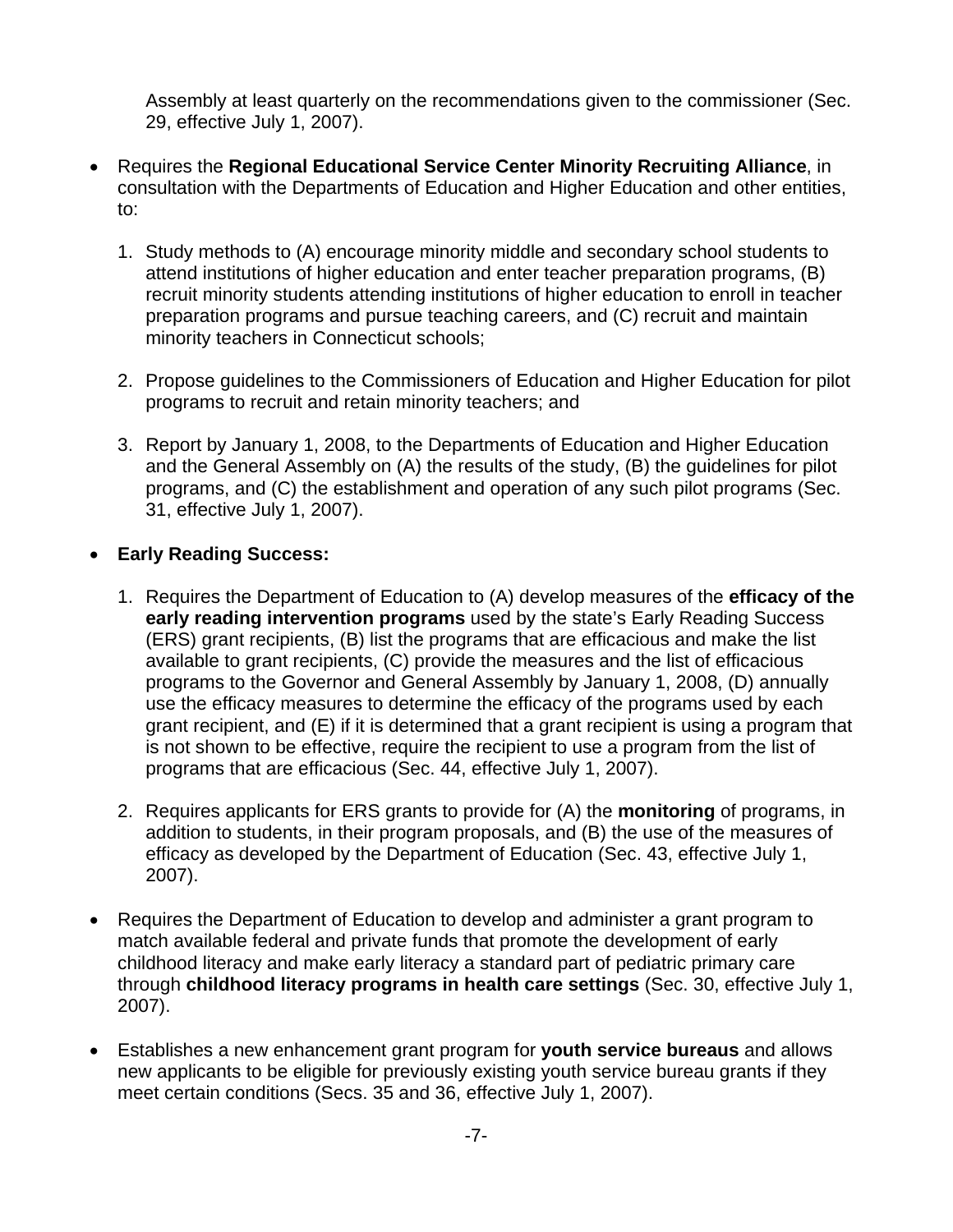#### • **Priority School District Grants:**

- 1. Provides that no town receiving a priority school district grant shall receive a grant that is in an amount that is less than \$150 per pupil (Sec. 7, effective July 1, 2007).
- 2. Specifies how the Department of Education is to allocate and distribute priority school district funds for the 2007-08 and 2008-09 fiscal years (Sec. 51, effective July 1, 2007).
- Provides that **grants** for the 2007-08 and 2008-09 fiscal years for non-public school health services, transportation, adult education, bilingual education, regional educational service centers (RESCs), and RESC leases be **reduced proportionately** to stay within the available appropriations (Secs. 1 to 6, inclusive, and 8, effective July 1, 2007).
- Requires that the **notice of a formal hearing for an expulsion** include information concerning (1) **legal services** provided free of charge or at a reduced rate that are available locally, and (2) how to access such services (Sec. 49, effective July 1, 2007).
- Enacts special provisions for **individual school construction projects** and amends a school construction provision in P.A. 07-249, below, that was enacted for a particular town (Secs. 22, 23, 52 and 57 to 59, inclusive, effective June 26, 2007).

#### **P.A. 07-4, June Special Session, [AN ACT IMPLEMENTING THE PROVISIONS OF THE](http://www.cga.ct.gov/2007/ACT/PA/2007PA-00004-R00SB-01500SS1-PA.htm)  [BUDGET CONCERNING GENERAL GOVERNMENT.](http://www.cga.ct.gov/2007/ACT/PA/2007PA-00004-R00SB-01500SS1-PA.htm)**

- Establishes new **emissions standards for certain full-sized school buses** effective September 1, 2010, and a program administered by the Commissioner of Environmental Protection to (1) provide grants to municipalities and boards of education to reimburse them for the cost of retrofitting full-sized school buses that are projected to be in service on or after September 1, 2010, (2) develop an outreach plan and materials to educate municipalities, boards of education and bus companies about the new standards, and (3) assist municipalities, boards of education and bus companies in retrofitting their full-sized school buses (Secs. 16 to 19, effective July 1, 2007).
- Requires the Institute for Sustainable Energy to (1) compile and distribute educational materials regarding biodiesel to municipalities, local boards of education and private commercial entities to educate future consumers, and (2) establish and administer a **Connecticut biodiesel link program** to establish a database of schools, restaurants, institutional cafeterias and other institutions and businesses in the state that produce waste vegetable oil or other comparable food product suitable for conversion to biodiesel (Sec. 59, effective October 1, 2007).
- Provides that the Governor shall proclaim the month of May to be **Woman-Owned Business Month** to honor the contribution that women-owned businesses make to the state (Sec. 67, effective June 29, 2007).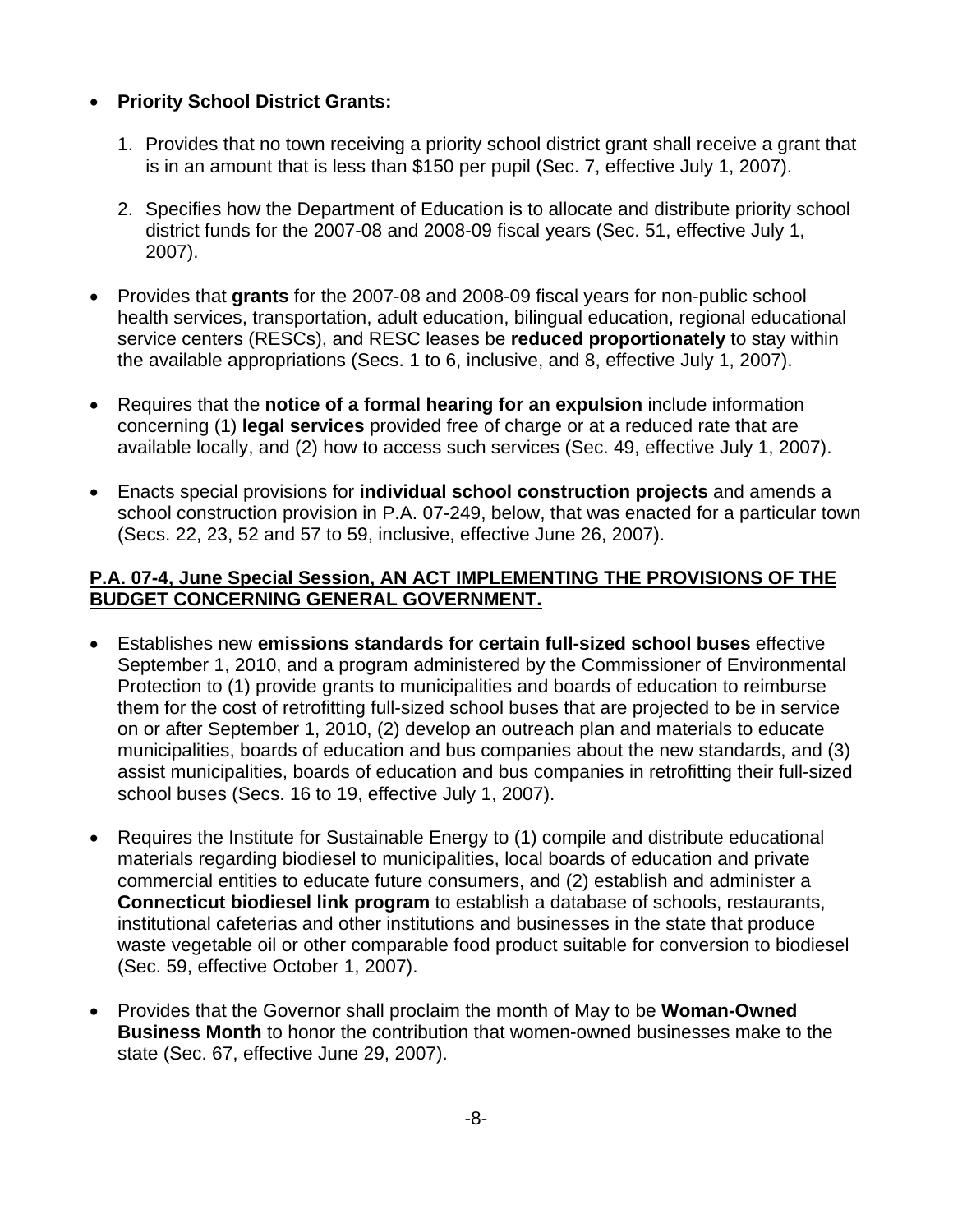- Raises the **delinquency age from 16 to 18** beginning January 1, 2010, repeals provisions concerning youths in crisis, and creates the **Juvenile Jurisdiction Policy and Operations Coordinating Council**, which includes the Commissioner of Education, or a designee, to monitor the implementation of new and modified programs, procedures, and court operations associated with raising the delinquency age (Secs. 73 to 85, inclusive, and 123, effective January 1, 2010, and Sec. 88, effective June 29, 2007).
- Establishes a division of **autism spectrum services** within the Department of Mental Retardation (Secs. 109 to 114, inclusive, effective June 29, 2007).
- Specifies that each local and regional board of education must (1) require each pupil enrolled in the schools under its jurisdiction to annually report whether the **pupil** has **health insurance** and (2) provide, to the parent or guardian of each pupil identified as uninsured, information on state-sponsored health insurance programs, which information will be provided to boards of education by the Department of Social Services (Sec. 119, effective July 1, 2007, amending Sec. 24 of P.A. 07-2, JSS).

## **2007 REGULAR SESSION PUBLIC ACTS**

#### **P.A. 07-20, [AN ACT CONCERNING THE CONNECTICUT CAREER CERTIFICATE](http://www.cga.ct.gov/2007/ACT/PA/2007PA-00020-R00SB-01285-PA.htm)  [PROGRAM.](http://www.cga.ct.gov/2007/ACT/PA/2007PA-00020-R00SB-01285-PA.htm)**

• Updates the **Connecticut Career Certificate Program** statutes to reflect current practice and make them consistent with federal law, which includes deleting obsolete provisions required under the expired federal School-to-Work Opportunities Act of 1994 (Secs. 1 to 3, inclusive, effective July 1, 2007).

#### **P.A. 07-30**, **[AN ACT CONCERNING VISITING INTERNATIONAL TEACHER PERMITS.](http://www.cga.ct.gov/2007/ACT/PA/2007PA-00030-R00SB-01287-PA.htm)**

• Provides for the issuance of an **international teacher permit in a subject shortage area** to a teacher who holds a J-1 visa issued by the United States Department of State and is in the state to teach. Among the requirements to be issued such a permit, the person must (1) be in the state to teach in accordance with a memorandum of understanding between Connecticut and the country from which the teacher is entering or as part of the Exchange Visitor Program administered by the United States Department of State Teacher Exchange Branch, and (2) have achieved a level of oral proficiency in English as determined by an examination approved by the Commissioner of Education. These permits are valid for one year and may be renewed for a period of up to one year, but not more than twice in the two years after the initial issuance (Sec. 1, effective July 1, 2007).

## **P.A. 07-38, [AN ACT CONCERNING UNIFIED SCHOOL DISTRICT #1 EDUCATION](http://www.cga.ct.gov/2007/ACT/PA/2007PA-00038-R00SB-01113-PA.htm)  [CREDIT.](http://www.cga.ct.gov/2007/ACT/PA/2007PA-00038-R00SB-01113-PA.htm)**

• Requires that when a **student transfers from the Department of Correction's Unified School District #1** (USD #1) and enrolls in a new school district, the new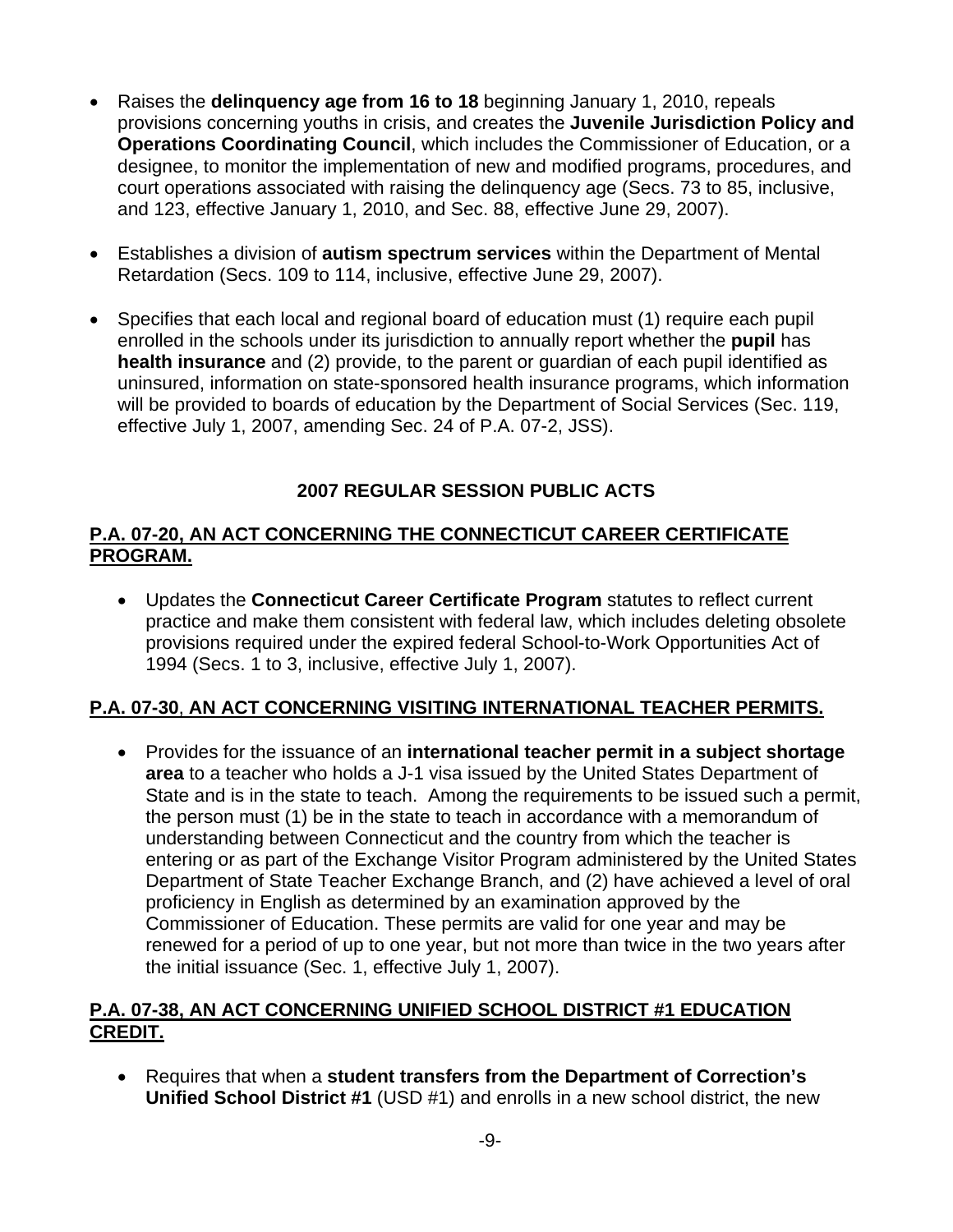school district must provide written notification of such enrollment to USD #1 not later than ten days after the date of enrollment. For districts enrolling students from other school districts, there is a requirement still in place that when the student enrolls in the new district, the new district must provide written notification of such enrollment to the school district in which the student previously attended school, but there is no deadline for doing this (Sec. 1, effective July 1, 2007).

#### **P.A. 07-40, [AN ACT CONCERNING THE ADVISORY COMMITTEE ON CONNECTICUT'S](http://www.cga.ct.gov/2007/ACT/PA/2007PA-00040-R00SB-01283-PA.htm)  [TECHNICAL HIGH SCHOOLS.](http://www.cga.ct.gov/2007/ACT/PA/2007PA-00040-R00SB-01283-PA.htm)**

• Amends the membership and responsibilities of the **state-wide advisory committee concerning the Connecticut Technical High Schools** to (1) increase the number of members from 12 to 19, (2) require that the 10 appointed members represent business, (3) broaden the duties of the committee, and (4) specify that the committee shall meet at least semiannually (Sec. 1, effective July 1, 2007).

## **P.A. 07-58, [AN ACT CONCERNING HEALTH ASSESSMENTS FOR ADOLESCENTS.](http://www.cga.ct.gov/2007/ACT/PA/2007PA-00058-R00SB-00260-PA.htm)**

• Changes the **timing of the required health assessments** for high school students so that effective July 1, 2008, students must have a health assessment in either grade 9 or 10. Previously, they had to have these assessments in either grade 10 or 11. This act does not change the requirement that students must have a health assessment in either grade six or seven (Sec. 1, effective July 1, 2008).

#### **P.A. 07-62, [AN ACT CONCERNING THE DEPRIVATION OF RIGHTS ON ACCOUNT OF](http://www.cga.ct.gov/2007/ACT/PA/2007PA-00062-R00SB-01109-PA.htm)  [SEXUAL ORIENTATION.](http://www.cga.ct.gov/2007/ACT/PA/2007PA-00062-R00SB-01109-PA.htm)**

• Deems it a **discriminatory practice** to deprive any person of the rights, privileges or immunities, secured or protected by the Constitution or laws of Connecticut or of the United States, on account of **sexual orientation** and thereby gives the Connecticut Commission on Human Rights and Opportunities jurisdiction over complaints of discrimination by public school students on the basis of sexual orientation (Sec. 1, effective October 1, 2007).

#### **P.A.07-66, [AN ACT CONCERNING IN-SCHOOL SUSPENSIONS.](http://www.cga.ct.gov/2007/ACT/PA/2007PA-00066-R00HB-07350-PA.htm)**

- Effective July 1, 2008, increases the maximum **length of an in-school suspension** from five to ten consecutive school days (Sec. 1, effective July 1, 2008).
- Requires that effective July 1, 2008, **suspensions must be in-school suspensions** unless the school administration determines that the pupil being suspended poses such a danger to persons or property or such a disruption of the educational process that the pupil must be excluded from school during the period of suspension (Sec. 2, effective July 1, 2008).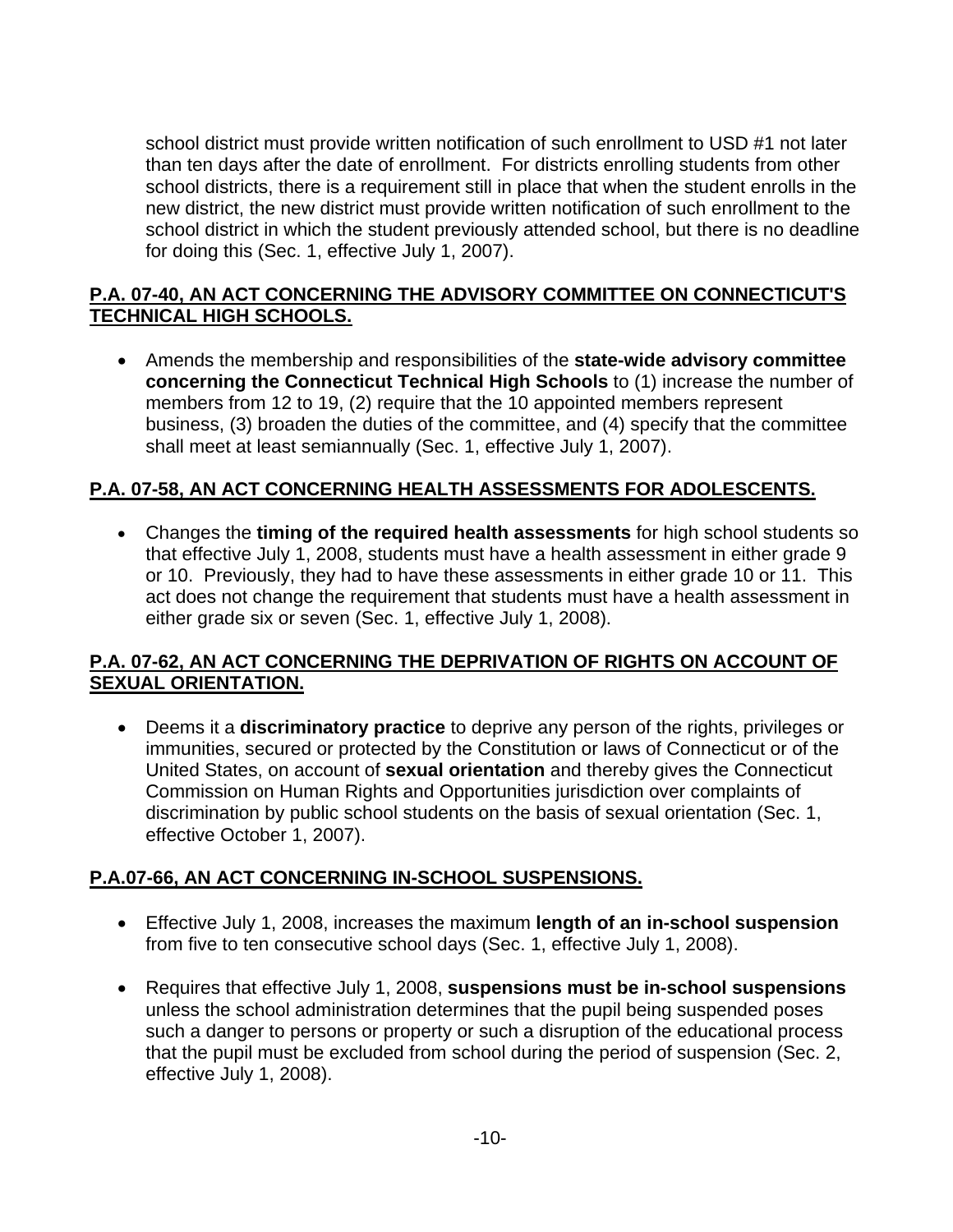## **P. A. 07-87, [AN ACT CONCERNING SCHOOL CONSTRUCTION BOND MATURITY.](http://www.cga.ct.gov/2007/ACT/PA/2007PA-00087-R00HB-07385-PA.htm)**

- Allows municipalities and regional school districts to issue **bonds** with a maximum term of 30 rather than 20 years **for school construction projects** for which the General Assembly authorized grant commitments on or after July 1, 1996 (Secs. 1 and 3, effective July 1, 2007).
- Makes conforming changes concerning annual repayments of any municipal or regional school district **bond anticipation notes** issued in conjunction with 30-year school construction project bonds (Secs. 2 and 4, effective July 1, 2007).
- Amends regional school district provisions concerning the issuance of **refunding bonds** (Sec. 5, effective July 1, 2007).

#### **P.A. 07-114, [AN ACT CONCERNING THE APPOINTMENT OF THE COMMISSIONER OF](http://www.cga.ct.gov/2007/ACT/PA/2007PA-00114-R00SB-01354-PA.htm)  [EDUCATION.](http://www.cga.ct.gov/2007/ACT/PA/2007PA-00114-R00SB-01354-PA.htm)**

• Changes the **process for appointing the Commissioner of Education** by requiring that the State Board of Education recommend the appointment of a commissioner to the Governor who then makes the appointment, subject to the advice and consent of the General Assembly in accordance with the nomination and approval process for state department heads. Formerly, the State Board appointed the commissioner (Secs. 1 and 2, effective October 1, 2007).

#### **P.A. 07-122, [AN ACT CONCERNING SUSPENSIONS AND EXPULSIONS BY LOCAL AND](http://www.cga.ct.gov/2007/ACT/PA/2007PA-00122-R00HB-07273-PA.htm)  [REGIONAL BOARDS OF EDUCATION.](http://www.cga.ct.gov/2007/ACT/PA/2007PA-00122-R00HB-07273-PA.htm)**

- Amends the school discipline statutes to specify that:
	- 1. **Suspension and expulsion periods** may be **shortened or waived** when certain conditions, including the successful completion of an administration- or boardspecified program, are met;
	- 2. If a suspension or expulsion period is shortened or waived in accordance with these new provisions, the notice of the suspension or expulsion and the conduct for which the pupil was suspended or expelled must be expunged from the **pupil's cumulative educational record** under certain conditions; and
	- 3. **Administration- or board-specified programs** specified in these new provisions, above, shall not require the pupil or the parent or guardian of the pupil to pay for participation in the program (Secs. 1 and 2, effective July 1, 2007).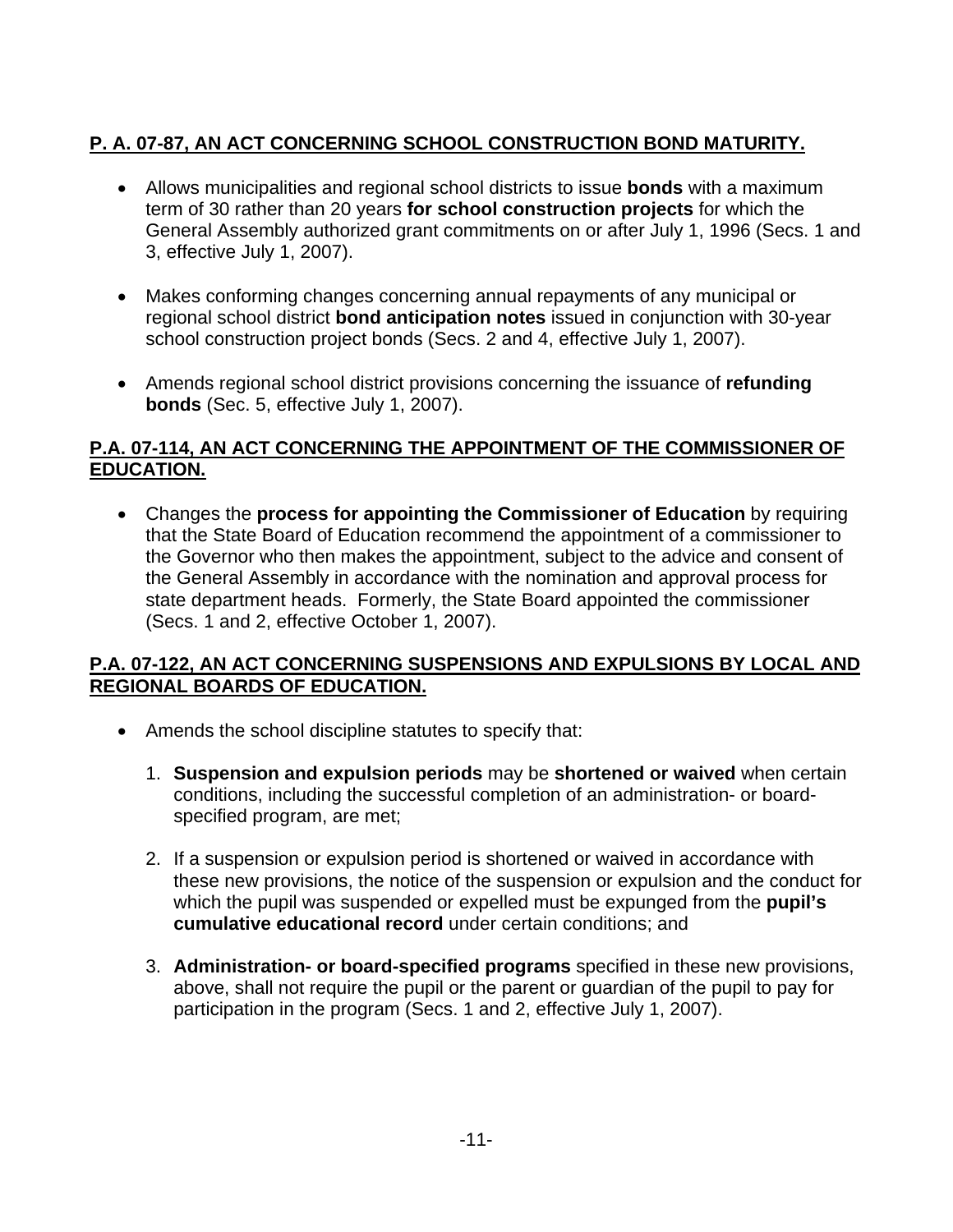## **P.A. 07-138, [AN ACT CONCERNING DEMOCRACY EDUCATION IN ELEMENTARY](http://www.cga.ct.gov/2007/ACT/PA/2007PA-00138-R00HB-07017-PA.htm)  [SCHOOLS.](http://www.cga.ct.gov/2007/ACT/PA/2007PA-00138-R00HB-07017-PA.htm)**

• Requires public and private elementary schools to include in their fourth or fifth grade curriculum a **program on democracy** in which students engage in a participatory manner in learning about all branches of government (Sec. 1, effective July 1, 2007).

## **P.A. 07-147, [AN ACT CONCERNING RESTRAINTS AND SECLUSION IN PUBLIC](http://www.cga.ct.gov/2007/ACT/PA/2007PA-00147-R00SB-00977-PA.htm)  [SCHOOLS.](http://www.cga.ct.gov/2007/ACT/PA/2007PA-00147-R00SB-00977-PA.htm)**

- Expands statutes concerning the **physical restraint and seclusion of children** in certain institutions and facilities to include the physical restraint and seclusion of children who (A) require special education and are receiving special education from a local or regional board of education, or (B) are being evaluated for eligibility for special education and awaiting a determination and includes, but is not limited to, the addition of provisions specifying that:
	- 1. The State Board of Education must adopt **regulations** concerning the use of physical restraint and seclusion in schools;
	- 2. Local and regional boards of education must (A) **notify the parent or guardian** of each incident in which a child provided special education is placed in physical restraint or seclusion, (B) record each instance of the use of physical restraint or seclusion and the emergency that necessitated its use, and (C) include this information about the use of physical restraint or seclusion in an annual compilation on the use of restraint and seclusion;
	- 3. If the use of physical restraint or seclusion results in **physical injury**, boards of education may report the incident to the State Board of Education, which shall report any incidence of serious injury or death to the Office of Protection and Advocacy for Persons with Disabilities and the Office of the Child Advocate; and
	- 4. **At initial planning and placement team meetings**, boards of education must provide the parent, guardian, surrogate parent or pupil with information about the laws and regulations concerning physical restraint and seclusion in schools (Secs. 1 to 5, inclusive, effective October 1, 2007).

## **P.A. 07-157, [AN ACT CONCERNING PROFESSIONAL LICENSES OF MEMBERS OF THE](http://www.cga.ct.gov/2007/ACT/PA/2007PA-00157-R00HB-07167-PA.htm)  [UNITED STATES ARMED FORCES AND THE CONNECTICUT NATIONAL GUARD.](http://www.cga.ct.gov/2007/ACT/PA/2007PA-00157-R00HB-07167-PA.htm)**

• Specifies the conditions under which the State Board of Education must **renew a certificate, authorization or permit** issued by the State Board **that expires while the individual is on active duty in the armed forces** of the United States or is a member of the National Guard when ordered out by the Governor for military service (Sec. 3, effective July 1, 2007).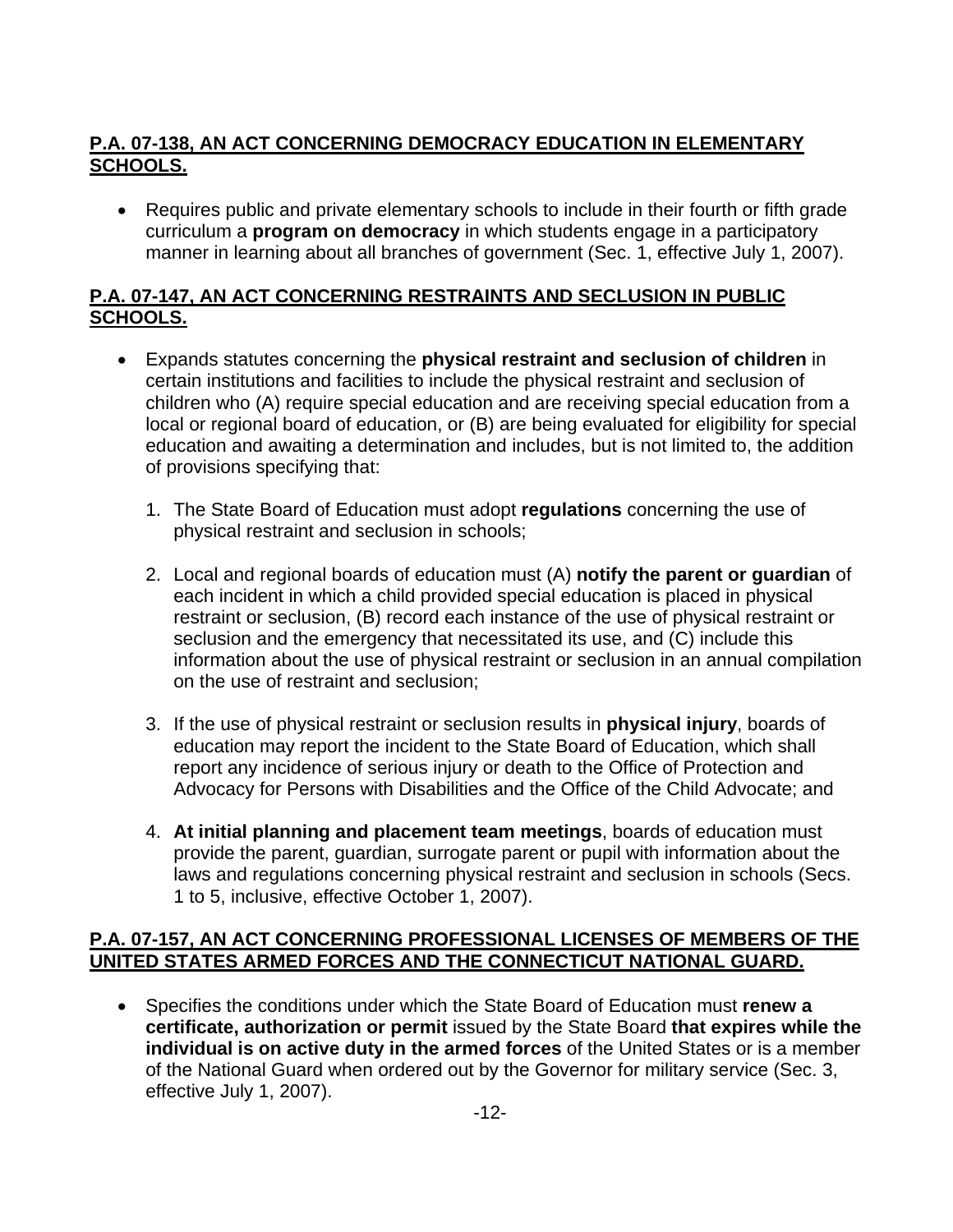## **P.A. 07-168, [AN ACT BANNING PESTICIDE USE ON SCHOOL GROUNDS.](http://www.cga.ct.gov/2007/ACT/PA/2007PA-00168-R00HB-05234-PA.htm)**

- Amends the statutory provisions concerning the **application of pesticides on school grounds** by:
	- 1. Expanding the ban on applying **lawn care pesticides** to public and private schools with students in grades eight or lower. Formerly, it applied to public and private elementary school grounds;
	- 2. Extending from July 1, 2008, to July 1, 2009, an **exemption** for lawn care pesticides applied on the playing fields and playgrounds of these schools pursuant to certain integrated pest management plans; and
	- 3. Specifying **penalties** for noncompliance with the laws concerning the application of pesticides in school buildings or on school grounds, including, but not limited to, the establishment of a registry of parents and school staff wanting prior notice of pesticide applications, and making the Department of Environmental Protection responsible for administering and enforcing these laws (Secs. 1 to 5, inclusive, effective October 1, 2007).

*(For further information about this public act, please contact the Bradford Robinson of the Department of Environmental Protection at (860) 424-3324 or [Bradford.robinson@po.state.ct.us](mailto:Bradford.robinson@po.state.ct.us).)* 

## **P.A. 07-190, [AN ACT CONCERNING TEXTBOOK LOANS.](http://www.cga.ct.gov/2007/ACT/PA/2007PA-00190-R00HB-07351-PA.htm)**

• Expands the provisions allowing **boards of education to loan, free of charge, textbooks to students residing in and attending nonpublic schools** in the school district. Formerly, the loans were at the request of the student or the parent or guardian of a student and were limited to textbooks in use in the public schools in the district. Under this act, (1) the administrator of a nonpublic school in the district may also make a request for textbooks on behalf of a student, (2) the textbooks loaned must be nonreligious, and (3) the textbooks loaned do not have to be currently in use in the public schools but must be available to the board of education from a book distributor used by that board (Sec. 1, effective July 1, 2007).

#### **P.A. 07-208, [AN ACT CONCERNING SECURITY ASSESSMENTS AND ASSISTANCE](http://www.cga.ct.gov/2007/ACT/PA/2007PA-00208-R00SB-01110-PA.htm)  [FOR SCHOOLS AND EMERGENCY RESPONSE PLANS FOR INSTITUTIONS OF](http://www.cga.ct.gov/2007/ACT/PA/2007PA-00208-R00SB-01110-PA.htm)  [HIGHER EDUCATION.](http://www.cga.ct.gov/2007/ACT/PA/2007PA-00208-R00SB-01110-PA.htm)**

• Provides that the Department of Education shall not approve a school building project plan if in the case of a project for new construction, extension, major alteration, renovation or replacement involving a school entrance, the plans do not provide for a **security infrastructure for such entrance**. This provision applies to projects included in the priority lists submitted to the General Assembly for approval on or after July 1, 2008 (Sec. 1, effective July 1, 2007).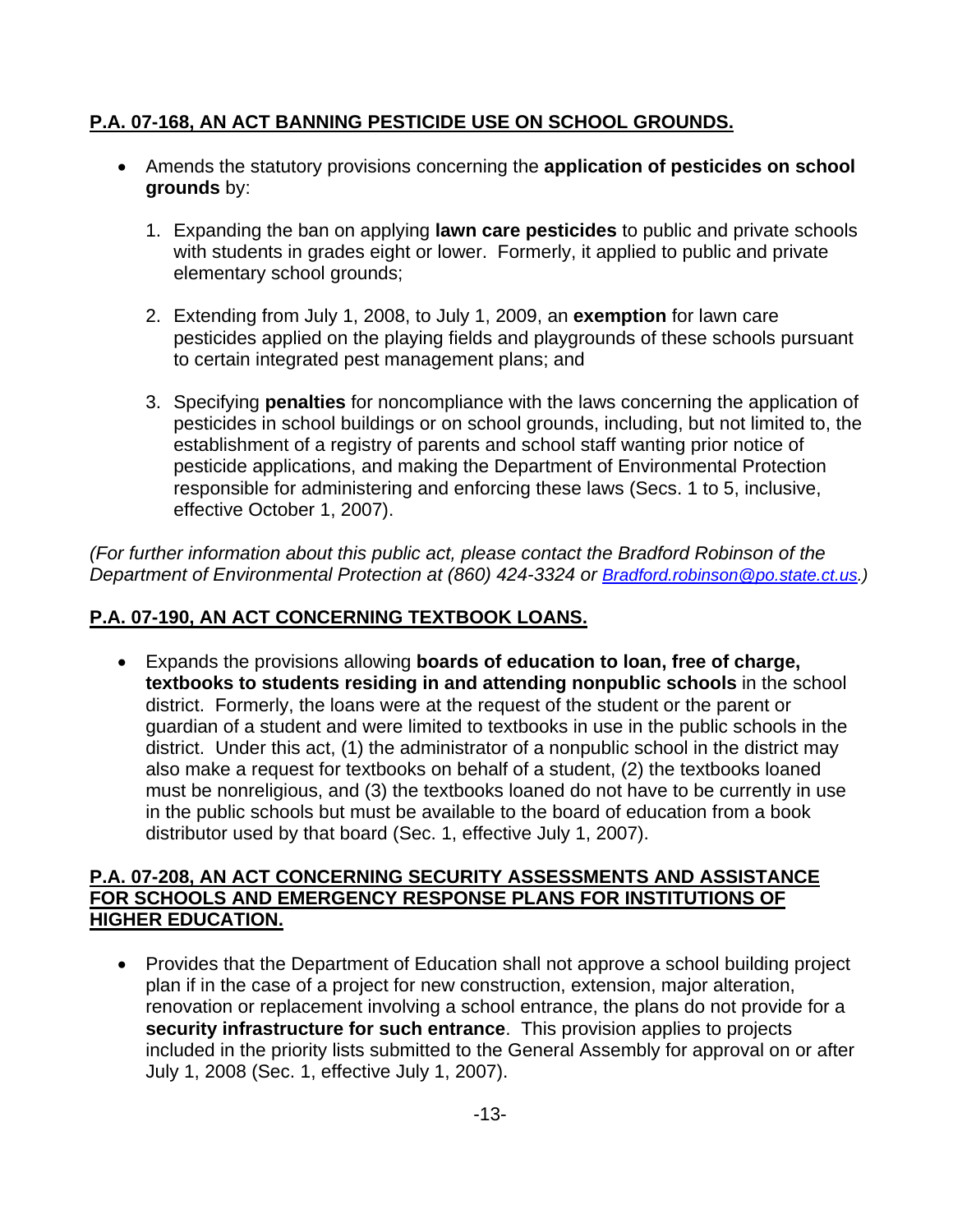• Establishes a **school security competitive grant program** to be administered, within available appropriations, by the Department of Emergency Management and Homeland Security. These grants are to reimburse towns for certain school security expenses incurred on and after July 5, 2007, e.g., expenses for the (1) development or improvement of security infrastructure such as the installation of surveillance cameras and entry door buzzer systems, (2) purchase of portable entrance security devices, and (3) training of school personnel in the operation and maintenance of the security infrastructure of school entrances (Sec. 2, effective July 5, 2007).

*(For further information about this public act, please contact Rich Zaccagnino of the Department of Emergency Management and Homeland Security. He can be reached at 860- 256-0914 or [rich.zaccagnino@po.state.ct.us.](mailto:rich.zaccagnino@po.state.ct.us))* 

#### **P.A. 07-224, [AN ACT CONCERNING OPERATOR'S LICENSES BEARING A SCHOOL](http://www.cga.ct.gov/2007/ACT/PA/2007PA-00224-R00HB-06955-PA.htm)  [BUS ENDORSEMENT.](http://www.cga.ct.gov/2007/ACT/PA/2007PA-00224-R00HB-06955-PA.htm)**

- Makes numerous changes to the motor vehicle statutes concerning (1) the **qualifications of individuals who are licensed to operate school buses** and school transportation vehicles, and (2) the **responsibilities of carriers** that employ individuals who operate school buses and school transportation vehicles (Secs. 1 to 5, inclusive, effective July 1, 2007).
- Specifies that each **school bus** shall have conspicuously **painted on the rear and sides of such vehicle,** in black lettering of a size to be determined by the Commissioner of Motor Vehicles, the name of the school bus company, the school bus company's telephone number and the school bus number (Sec. 6, effective October 1, 2007).

## **P. A. 07-236, [AN ACT EXPANDING CONNECTICUT'S FILM INDUSTRY.](http://www.cga.ct.gov/2007/ACT/PA/2007PA-00236-R00HB-06500-PA.htm)**

• Provides that the Office of Workforce Competitiveness, in consultation with the Commissioner of Education and others, is to establish a program to develop a trained **workforce for the film industry** in the state. The program is to include an unpaid intern training program for high school and college students, a production assistant training program and a workforce training program to include classroom training, onset training and a mentor program (Sec. 6, effective July 1, 2007).

## **P.A. 07-241**, **[AN ACT CONCERNING MINOR CHANGES TO THE EDUCATION](http://www.cga.ct.gov/2007/ACT/PA/2007PA-00241-R00HB-07347-PA.htm)  [STATUTES.](http://www.cga.ct.gov/2007/ACT/PA/2007PA-00241-R00HB-07347-PA.htm)**

• Allows boards of education to require high schools that host college preparation or **college** admission process **informational forums** to which parents and guardians of students are invited to provide such parents and guardians with information about the optional nature of some **surveys and questions that accompany college admission examinations.** The information provided to parents and guardians must include a warning that the release of personal identifying information may increase a student's vulnerability to identity theft (Sec. 2, effective July 1, 2007).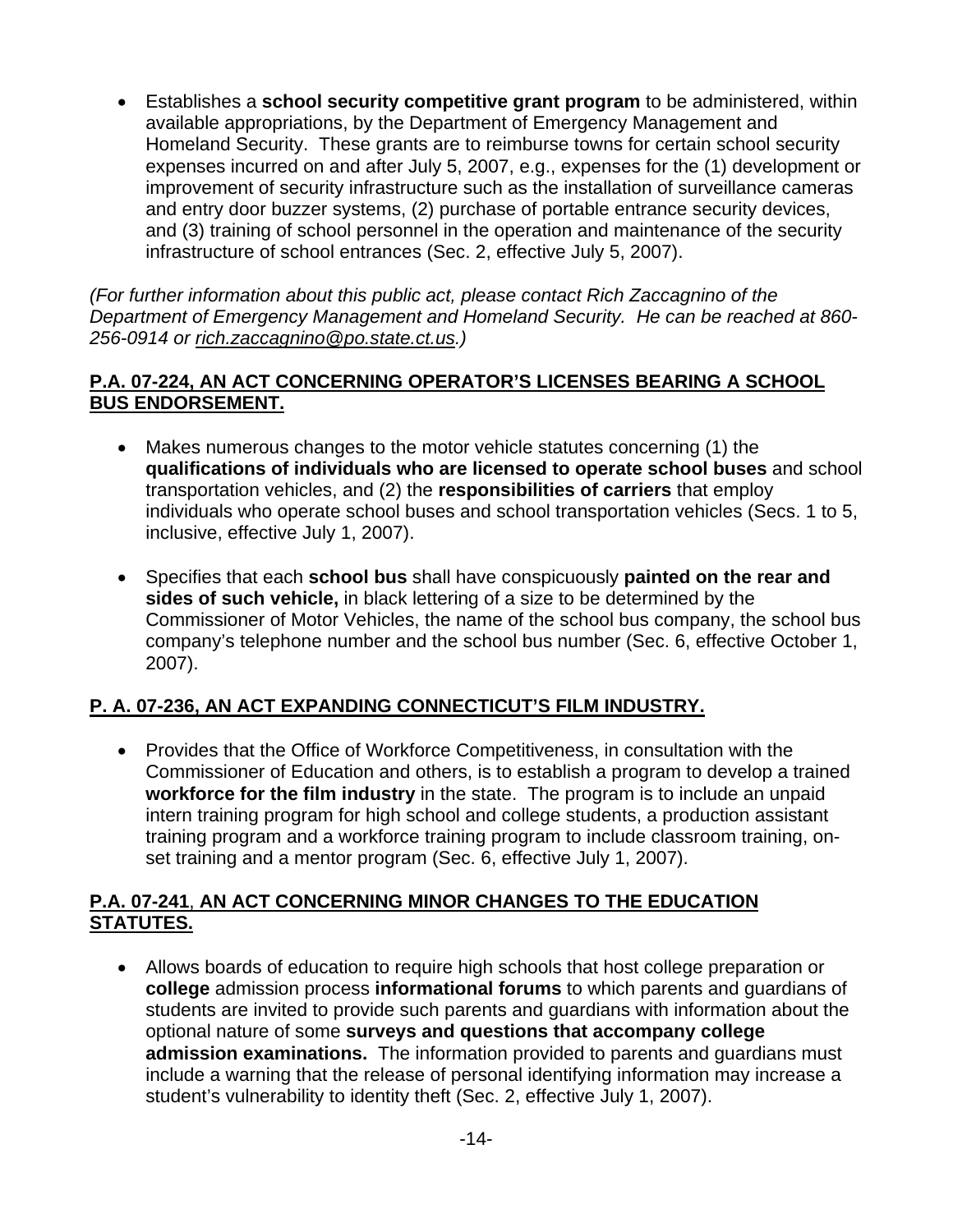- Allows directors of **school readiness programs and before- or after-school programs,** which are exempt from Department of Public Health licensure, to **administer medications** to children enrolled in those programs in accordance with regulations to be adopted by the State Board of Education (Sec. 3, effective July 10, 2007).
- Requires the State Board of Education to adopt regulations not later than June 1, 2008, to provide standards for the **certification of marital and family therapists** employed by boards of education (Sec. 7, effective July 1, 2007).
- Allows the Commissioner of Education to grant a waiver of **certification** to a person who the commissioner deems to be exceptionally qualified for the position **of superintendent** if the person meets specified criteria (Secs. 4 and 5, effective July 1, 2007).
- Makes **technical changes** to the definitions of "mastery percentage" and "mastery data of record" as used in the education cost sharing (ECS) formula (Sec. 1, effective July 1, 2007).

## **P. A. 07-242, [AN ACT CONCERNING ELECTRICITY AND ENERGY EFFICIENCY.](http://www.cga.ct.gov/2007/ACT/PA/2007PA-00242-R00HB-07432-PA.htm)**

- Provides that (1) new construction of a facility that is projected to cost five million dollars, or more, of which two million dollars or more is state funding, and is authorized by the General Assembly pursuant to the **state school construction statutes** on or after January 1, 2009, and (2) the renovation of a public school facility that is projected to cost two million dollars or more, of which two million dollars or more is state funding, and is authorized by the General Assembly on or after January 1, 2009, shall comply with regulations adopted by the Office of Policy and Management that establish building construction standards that are consistent with or exceed the silver building rating of the **Leadership in Energy and Environmental Design's rating system** for new commercial construction and major renovation projects, including specified energy standards, or an equivalent standard, unless exempted by the Office of Policy and Management upon a finding that the cost of compliance significantly outweighs the benefits (Sec. 10, effective January 1, 2008, amended by Sec. 15 of P.A. 07-249, below).
- Requires the Department of Public Utility Control to establish a **state-wide energy efficiency and outreach marketing campaign** to provide targeted information to a variety of consumers including, but not limited to, schools (Sec. 87, effective July 1, 2007).
- Requires Connecticut Innovations, Inc., in consultation with the Department of Education and others, to establish a **municipal renewable energy and efficient energy grant program**. Under the program municipalities will be eligible for grants for the purchase of renewable energy sources and energy-efficient generation sources.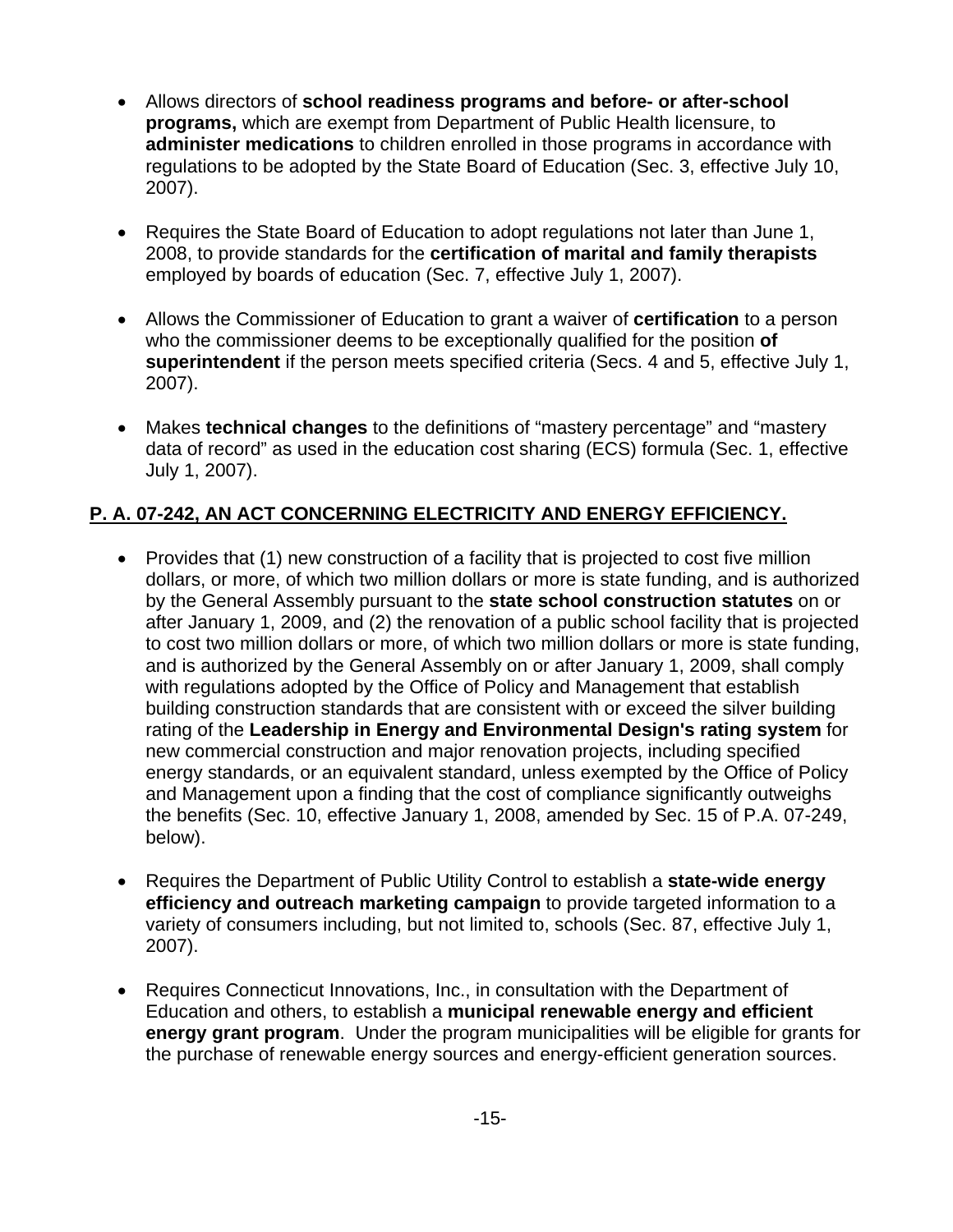Priority will be given to applications for grants for high schools and disaster relief centers (Sec. 91, effective June 4, 2007).

#### **P.A. 07-249, [AN ACT CONCERNING AUTHORIZATION OF STATE GRANT](http://www.cga.ct.gov/2007/ACT/PA/2007PA-00249-R00SB-01406-PA.htm)  [COMMITMENTS FOR SCHOOL BUILDING PROJECTS AND CHANGES TO THE](http://www.cga.ct.gov/2007/ACT/PA/2007PA-00249-R00SB-01406-PA.htm)  [STATUTES CONCERNING SCHOOL BUILDING PROJECTS.](http://www.cga.ct.gov/2007/ACT/PA/2007PA-00249-R00SB-01406-PA.htm)**

- Authorizes the Commissioner of Education to enter into **grant commitments** for school construction projects, including previously authorized projects that have changed substantially in scope or cost, and enacts special provisions for individual school construction projects (Secs. 1, 8 to 14, inclusive, 16 to 24, inclusive, 26 to 32, inclusive, and 34 to 37, inclusive, effective July 10, 2007).
- Narrows the definition of a **"renovation" project** for purposes of school construction reimbursement (Sec. 2, effective July 1, 2007).
- For all school construction projects authorized on or after July 1, 2007, makes **attorneys' fees and court costs** related to litigation eligible for school construction grant assistance only if the grant applicant is the prevailing party in the litigation (Sec. 3, effective July 1, 2007).
- Limits school construction grant reimbursement for **remediation costs** of a site (Sec. 4, effective July 1, 2007).
- Provides that **Connecticut Technical High School construction projects** are not subject to the limitation that projects may not appear more than twice on the list submitted annually to the General Assembly of authorized projects which have changed in cost (Sec. 5, effective July 1, 2007).
- Allows the Commissioner of Education to approve applications for grants for the **Connecticut Technical High Schools** for the same types of **emergency and code violation projects** as he can approve for other schools (Sec. 6, effective July 1, 2007).
- Requires **charter schools** that receive state **grants** of \$250,000 or more for **capital expenses** to repay the unamortized part of the grant if the charter school abandons, sells, leases, demolishes or otherwise directs the use of the school building which benefited from the grant award (Sec. 7, effective July 1, 2007).
- Amends provisions concerning **exemptions from compliance with new environmental and energy building standards** for certain school construction projects (Sec. 15, effective January 1, 2008, amending Sec. 10 of P.A. 07-242, above.)
- Adds **orders and contracts for architectural or construction management services** to the types of orders and contracts for school building construction receiving state assistance that must be awarded to the lowest responsible qualified bidder only after a public invitation to bid (Sec. 25, effective July 1, 2007).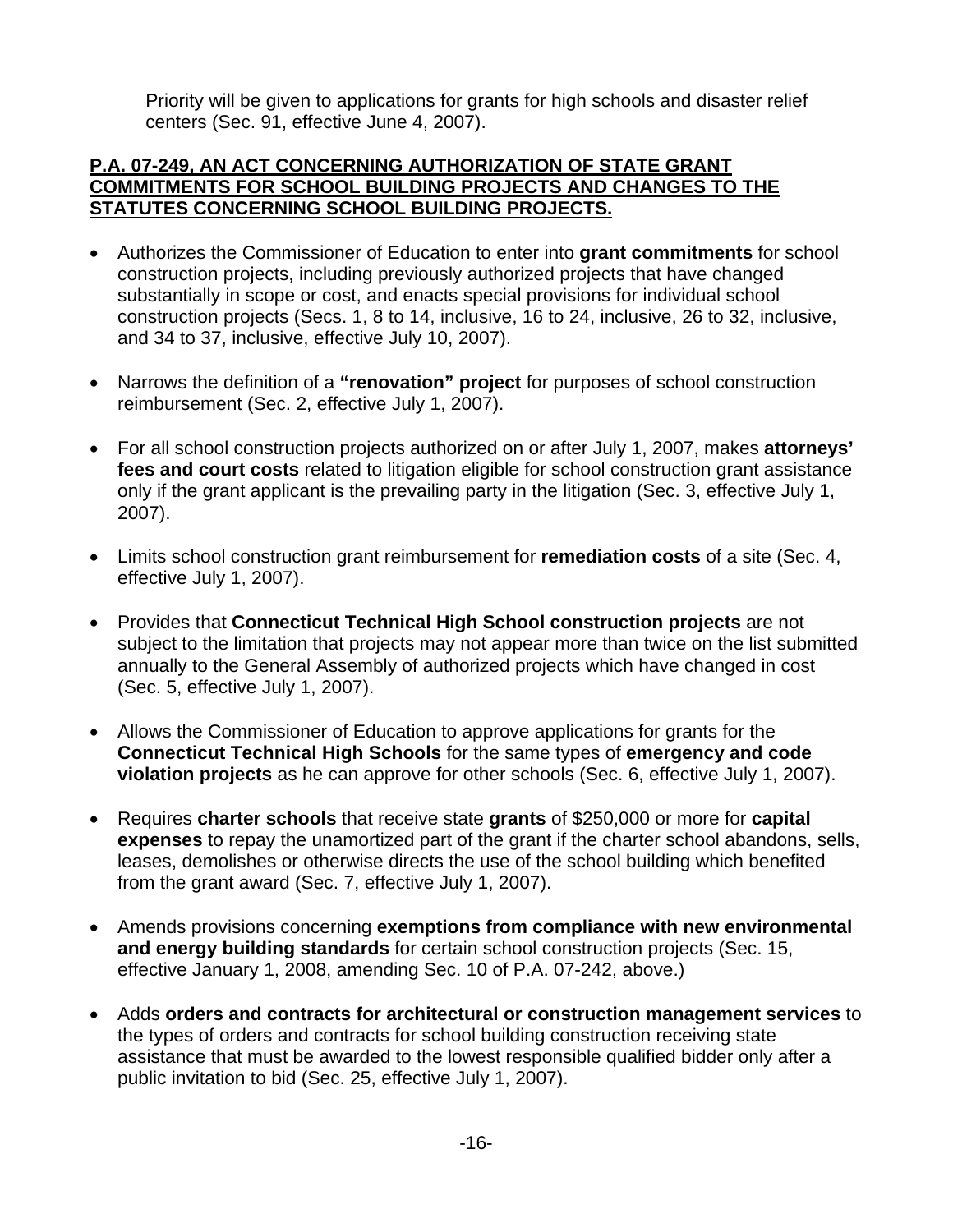#### **P.A. 07-252, [AN ACT CONCERNING REVISIONS TO STATUTES RELATING TO THE](http://www.cga.ct.gov/2007/ACT/PA/2007PA-00252-R00HB-07163-PA.htm)  [DEPARTMENTS OF PUBLIC HEALTH AND SOCIAL SERVICES AND TOWN CLERKS.](http://www.cga.ct.gov/2007/ACT/PA/2007PA-00252-R00HB-07163-PA.htm)**

- Adds licensed **optometrists** to the types of medical professionals who may provide written orders for medication that school nurses and certain other school professionals may administer (Sec. 36, effective July 1, 2007).
- Permits sellers at Department of Agriculture-certified farmers' markets to sell fresh produce to **food service establishments** and requires food service establishments to ask for, and the farmer or person selling the produce to provide, an invoice indicating the source of the produce and the date it was sold (Sec. 59, effective July 12, 2007).

#### **P.A. 07-253, [AN ACT CONCERNING CERTIFIED COMPETITIVE VIDEO SERVICE.](http://www.cga.ct.gov/2007/ACT/PA/2007PA-00253-R00HB-07182-PA.htm)**

- Requires certified competitive video service providers under certain conditions to provide certain entities, including school systems, that are in a part of the provider's franchise area where service is available, with one **outlet for basic video service at no charge** if the entity participates in educational or public access programming offered throughout the company's franchise area (Sec. 11, effective October 1, 2007).
- Requires under certain conditions that companies issued a certificate of cable franchise authority must provide certain entities, including school systems, that are in a part of the franchise area where service is available, with one **outlet for basic community antenna television service or video service at no charge** if the entity participates in educational or public access programming offered throughout the company's franchise area (Sec. 22, effective October 1, 2007).
- Establishes a **public, educational and governmental programming and education technology investment account** within the state's general fund. The moneys in the account are to be expended by the Department of Public Utility Control and 50% of these moneys are to be available to boards of education and other education entities for education technology initiatives (Secs. 33 and 43, effective July 1, 2007).

## *Part Two OTHER 2007 PUBLIC ACTS OF INTEREST*

#### **P.A. 07-15, [AN ACT CONCERNING CERTIFICATION STANDARDS FOR PERSONS](http://www.cga.ct.gov/2007/ACT/PA/2007PA-00015-R00HB-07109-PA.htm)  [PROVIDING INTERPRETER SERVICES.](http://www.cga.ct.gov/2007/ACT/PA/2007PA-00015-R00HB-07109-PA.htm)**

• Amends the law governing the qualifications of individuals who provide **interpreting services to deaf and hearing-impaired people** and must be registered with the Commission on the Deaf and Hearing Impaired (Sec. 1, effective October 1, 2007).

#### **P.A. 07-36, [AN ACT CONCERNING GAMING PRODUCTS AND RAFFLE PRIZES.](http://www.cga.ct.gov/2007/ACT/PA/2007PA-00036-R00SB-01071-PA.htm)**

• Establishes rules by which organizations that are qualified to conduct bazaars or raffles under Title 7 of the General Statutes may conduct a **tuition raffle** in which the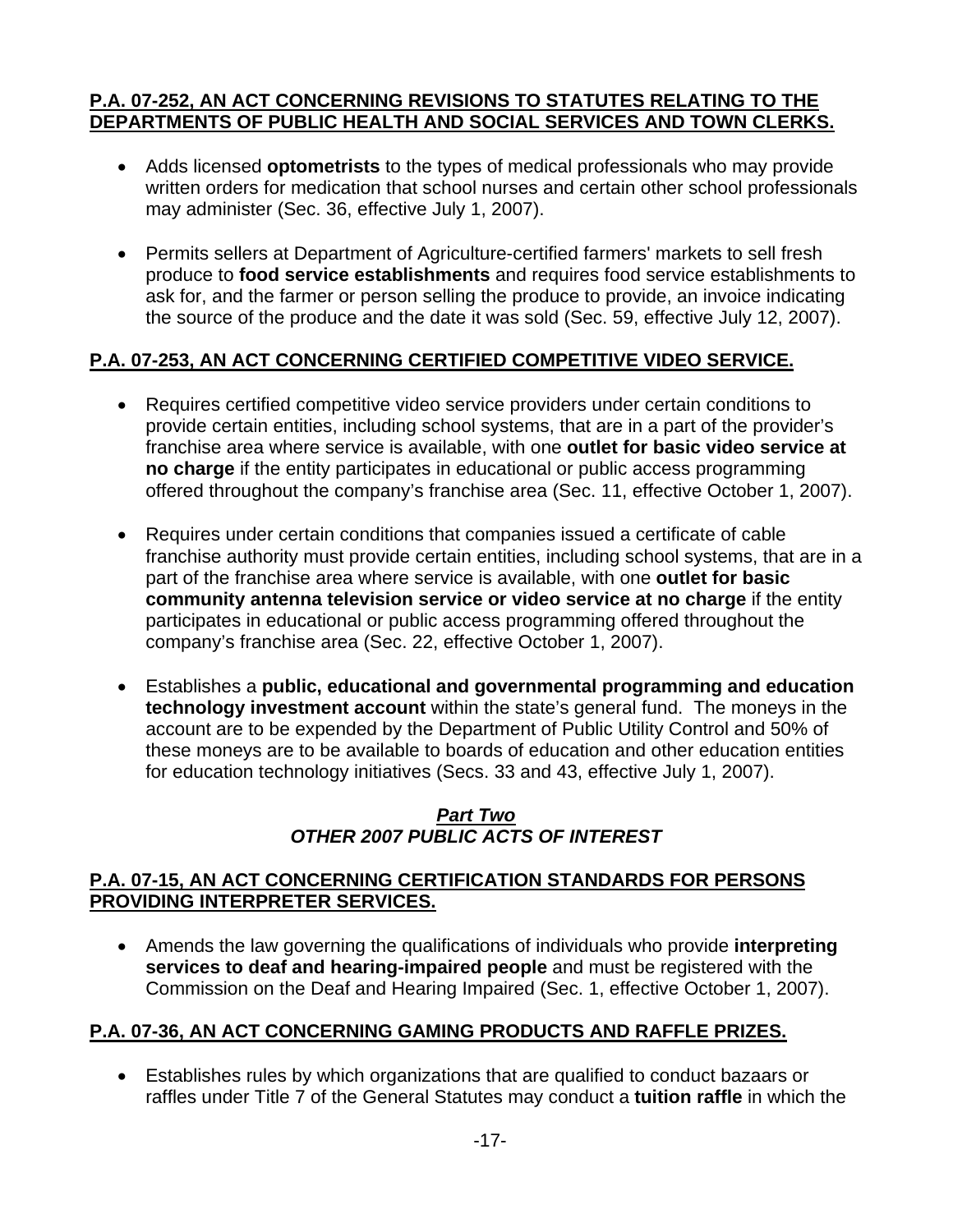prize is payment of the tuition or part of the tuition at an accredited private or parochial school or public or independent institution of higher education for a student recipient designated by the raffle winner (Sec. 9, effective October 1, 2007).

## **P.A. 07-73, [AN ACT RENAMING THE DEPARTMENT OF MENTAL RETARDATION.](http://www.cga.ct.gov/2007/ACT/PA/2007PA-00073-R00HB-07007-PA.htm)**

• Renames the Department of Mental Retardation as the **Department of Developmental Services** (Secs. 1 and 2, effective October 1, 2007).

## **P.A. 07-126, [AN ACT CONCERNING THE STATE EDUCATION RESOURCE CENTER.](http://www.cga.ct.gov/2007/ACT/PA/2007PA-00126-R00SB-01412-PA.htm)**

• Extends membership in the Teachers' Retirement System to staff members of the **State Education Resource Center** who are employed in a professional capacity while possessing a certificate or permit issued by the State Board of Education and allows such individuals to purchase additional credited service in the system (Secs. 1 to 3, inclusive, effective July 1, 2007).

## **P.A. 07-134, [AN ACT CONCERNING WHEELCHAIR TRANSFER SAFETY.](http://www.cga.ct.gov/2007/ACT/PA/2007PA-00134-R00HB-05537-PA.htm)**

• Amends statutes relating to the Departments of Motor Vehicles, Transportation and Public Health to impose new requirements concerning **devices** that must be used **to secure individuals in wheelchairs** while transferring such individuals in and out of certain vehicles (Secs. 1 to 6, inclusive, effective October 1, 2007).

#### **P.A. 07-186, [AN ACT CONCERNING ADEQUATE FUNDING OF THE TEACHERS'](http://www.cga.ct.gov/2007/ACT/PA/2007PA-00186-R00HB-06141-PA.htm) [RETIREMENT SYSTEM.](http://www.cga.ct.gov/2007/ACT/PA/2007PA-00186-R00HB-06141-PA.htm)**

• Makes changes to the **funding** of the Teachers' Retirement System and to provisions concerning certain member **benefits** (Secs. 1 to 11, inclusive, effective July 1, 2007).

#### **P.A. 07-189, [AN ACT CONCERNING THE COLLECTION AND RECYCLING OF COVERED](http://www.cga.ct.gov/2007/ACT/PA/2007PA-00189-R00HB-07249-PA.htm)  [ELECTRONIC DEVICES.](http://www.cga.ct.gov/2007/ACT/PA/2007PA-00189-R00HB-07249-PA.htm)**

• Enacts new provisions under the jurisdiction of the Department of Environmental Protection (DEP) concerning the **collection and recycling of computers, computer monitors, televisions** and other similar or peripheral electronic devices sold to consumers and specified in DEP regulations (Secs. 1 to 13, inclusive, effective October 1, 2007).

#### **P.A. 07-202, [AN ACT CONCERNING THE PAY SCALE OF THE STATE POLICE, THE](http://www.cga.ct.gov/2007/ACT/PA/2007PA-00202-R00SB-00707-PA.htm)  [PREQUALIFICATION PROGRAM ADMINISTERED BY THE DEPARTMENT OF](http://www.cga.ct.gov/2007/ACT/PA/2007PA-00202-R00SB-00707-PA.htm)  [ADMINISTRATIVE SERVICES AND CERTAIN REVISIONS TO THE FREEDOM OF](http://www.cga.ct.gov/2007/ACT/PA/2007PA-00202-R00SB-00707-PA.htm)  [INFORMATION ACT.](http://www.cga.ct.gov/2007/ACT/PA/2007PA-00202-R00SB-00707-PA.htm)**

• Makes numerous changes to the laws regarding the **prequalification of contractors** and substantial subcontractors who work on certain state and municipal building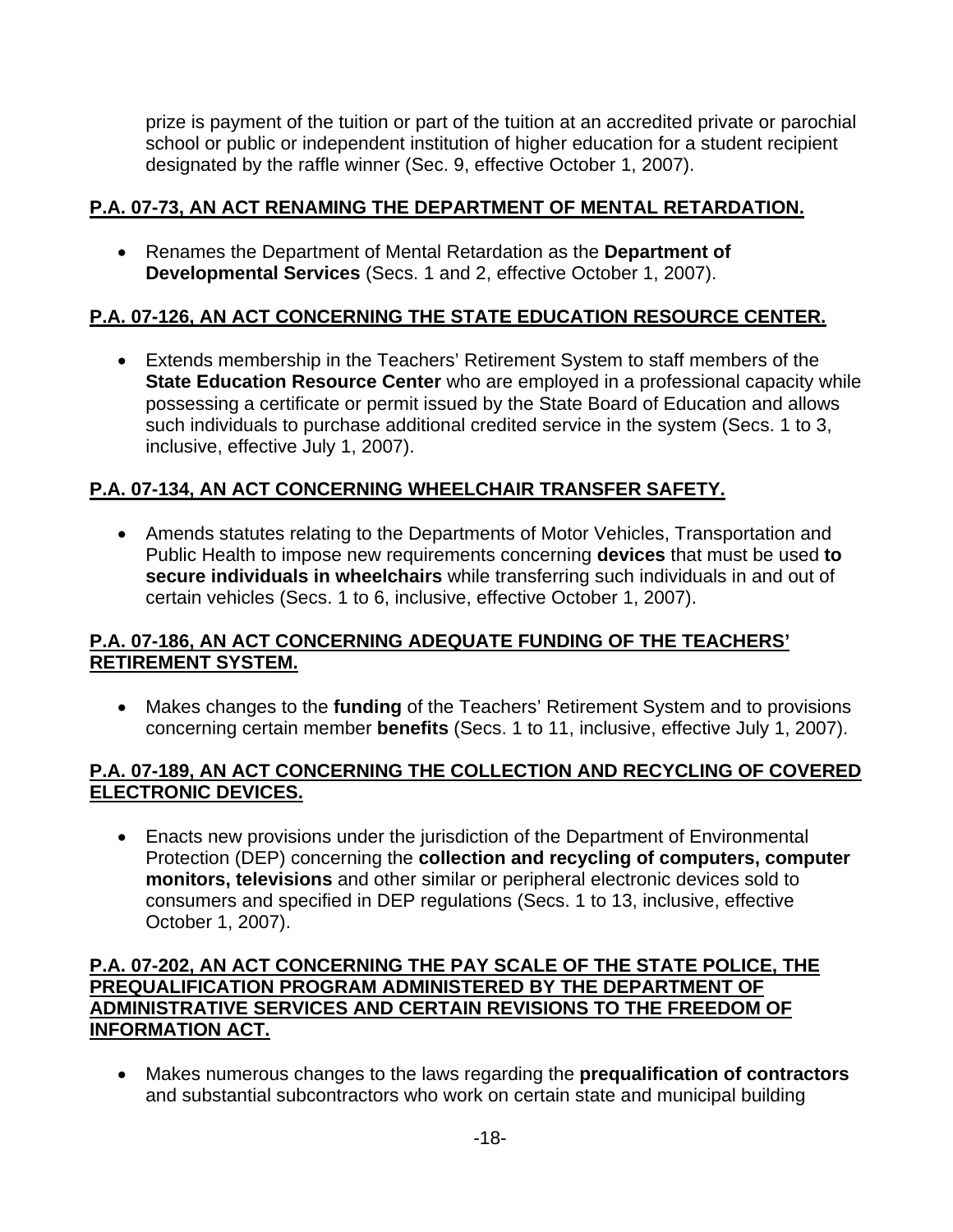projects (Secs. 2 and 3, inclusive, 5, and 7 to 10, inclusive, effective July 10, 2007; Secs. 4 and 6, effective October 1, 2007).

• Amends provisions of the state's **Freedom of Information Act** (Secs. 11 and 13, effective July 10, 2007; Sec. 12, effective October 1, 2007).

#### **P.A. 07-213, [AN ACT CONCERNING ADMINISTRATIVE PROCEDURES OF THE](http://www.cga.ct.gov/2007/ACT/PA/2007PA-00213-R00SB-01182-PA.htm)  [DEPARTMENT OF PUBLIC WORKS, AUDITING OF LARGE CONSTRUCTION](http://www.cga.ct.gov/2007/ACT/PA/2007PA-00213-R00SB-01182-PA.htm)  [CONTRACTS, ENVIRONMENTAL REVIEW OF CERTAIN LAND TRANSFERS, GRANT](http://www.cga.ct.gov/2007/ACT/PA/2007PA-00213-R00SB-01182-PA.htm)  [PAYMENTS TO MUNICIPALITIES, ADVERTISING ON STATE BUILDINGS AND CERTAIN](http://www.cga.ct.gov/2007/ACT/PA/2007PA-00213-R00SB-01182-PA.htm)  [EXEMPTIONS TO](http://www.cga.ct.gov/2007/ACT/PA/2007PA-00213-R00SB-01182-PA.htm).**

• Provides that nothing in the state's **Freedom of Information Act** shall be construed to require the disclosure of responses to any request for proposals or bid solicitation issued by a public agency or any record or file made by a public agency in connection with the contract award process, until such contract is executed or negotiations for the award of such contract have ended, whichever occurs earlier, provided the chief executive officer of such public agency certifies that the public interest in the disclosure of such responses, record or file is outweighed by the public interest in the confidentiality of such responses, record or file (Sec. 22, effective October 1, 2007).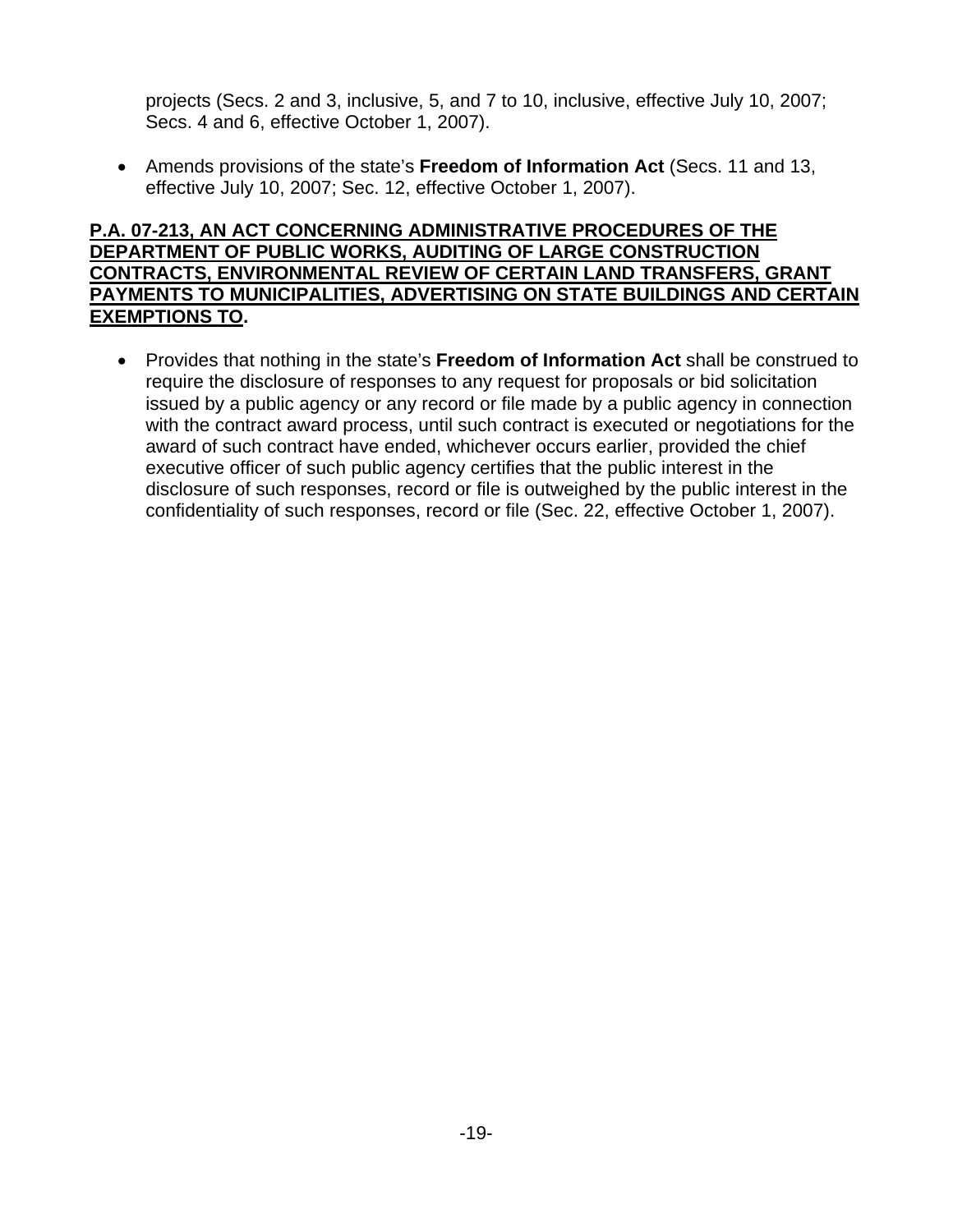| $1 - 205$<br>07-202, S. 13<br>07-202, S. 11<br>$1-206(b)(1)$<br>$1 - 210$<br>07-202, S. 12<br>$1-210(b)$<br>07-213, S. 22<br>$4 - 5$<br>07-114, S. 2 |
|------------------------------------------------------------------------------------------------------------------------------------------------------|
|                                                                                                                                                      |
|                                                                                                                                                      |
|                                                                                                                                                      |
|                                                                                                                                                      |
|                                                                                                                                                      |
|                                                                                                                                                      |
| $4a-63(a)$<br>07-202, S. 2                                                                                                                           |
| 07-202, S. 3<br>4a-100                                                                                                                               |
| 07-202, S. 4                                                                                                                                         |
| 07-202, S. 5<br>$4a-101(c)$                                                                                                                          |
| 07-202, S. 6                                                                                                                                         |
| 4b-91<br>07-202, S.7                                                                                                                                 |
| 4b-92<br>07-202, S. 8                                                                                                                                |
|                                                                                                                                                      |
| 07-87, S. 2<br>7-378a                                                                                                                                |
| 07-87, S. 1<br>7-380c                                                                                                                                |
|                                                                                                                                                      |
| 07-202, S. 9<br>$9-612(g)(2)$                                                                                                                        |
|                                                                                                                                                      |
| $10-3a$ (a)<br>07-114, S. 1                                                                                                                          |
| June Sp. Sess. P.A. 07-3, S. 18<br>10-14 $n(h)$                                                                                                      |
| $10-15b$ (c)<br>07-217, S. 41                                                                                                                        |
| June Sp. Sess. P.A. 07-3, S. 48<br>10-16 $n(a)$                                                                                                      |
| $10-16p(e)(3)$<br>June Sp. Sess. P.A. 07-3, S. 17                                                                                                    |
| June Sp. Sess. P.A. 07-3, S. 19<br>$10-16s$                                                                                                          |
| 10-16x<br>June Sp. Sess. P.A. 07-3, S. 26                                                                                                            |
| $10 - 17g$<br>June Sp. Sess. P.A. 07-3, S. 5                                                                                                         |
| 07-138, S. 1<br>$10-18$ (a)                                                                                                                          |
| June Sp. Sess. P.A. 07-4, S. 78<br>$10-19m(c)$                                                                                                       |
| June Sp. Sess. P.A. 07-3, S. 35<br>$10-190$ (a)                                                                                                      |
| $\overline{10}$ -20a<br>07-20, S. 1                                                                                                                  |
| 10-20 $b(c)$<br>07-20, S. 2                                                                                                                          |
| 07-20, S. 3<br>$10-20d$                                                                                                                              |
| 10-29a (52) (added)<br>June Sp. Sess. P.A. 07-4, S. 67                                                                                               |
| $10-56$ (a)<br>07-87, S. 3                                                                                                                           |
| 07-87, S. 4<br>$10-56$ (c)                                                                                                                           |
| 10-60a<br>07-87, S. 5                                                                                                                                |
| 10-65 $(a)$ , $(b)$<br>June Sp. Sess. P.A. 07-3, S. 24                                                                                               |
| 10-66 $j$ (f)<br>June Sp. Sess. P.A. 07-3, S. 8                                                                                                      |
| 10-66bb (d)<br>June Sp. Sess. P.A. 07-3, S. 12                                                                                                       |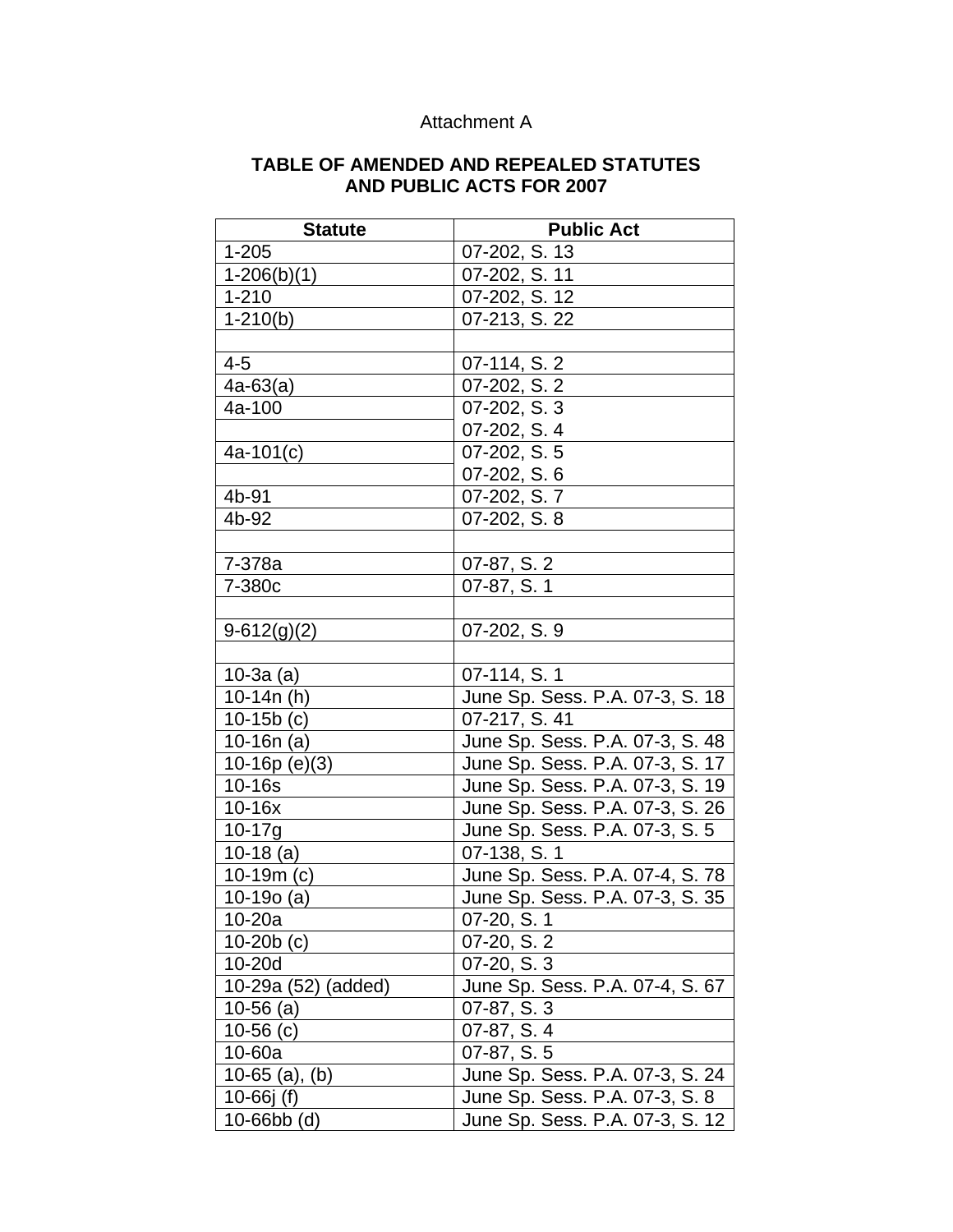| <b>Statute</b>               | <b>Public Act</b>               |
|------------------------------|---------------------------------|
| $10 - 66$ cc (b)             | June Sp. Sess. P.A. 07-3, S. 13 |
| 10-66ee $(c)$                | June Sp. Sess. P.A. 07-3, S. 11 |
| 10-66ee (k) (added)          | June Sp. Sess. P.A. 07-3, S. 16 |
| 10-66hh                      | 07-249, S.7                     |
| $10-71$ (d)                  | June Sp. Sess. P.A. 07-3, S. 3  |
| $10-76b$ (a)                 | 07-147, S. 4                    |
| 10-76d $(a)(8)$              | $07-147, S.5$                   |
| 10-95h                       | 07-40, S. 1                     |
| $10-145$ (a)                 | 07-241, S. 5                    |
| 10-146b                      | 07-157, S. 3                    |
| 10-153 $j(c)$                | 07-217, S. 42                   |
| 10-156                       | 07-217, S. 43                   |
| 10-157                       | 07-241, S. 4                    |
| 10-183b (20)                 | 07-126, S. 1                    |
| 10-183b (26)                 | 07-126, S. 2                    |
| 10-183c                      | 07-186, S. 9                    |
| 10-183e (b), (c)             | 07-126, S. 3                    |
| $10-183g (l)$                | 07-186, S. 10                   |
| 10-183g (m), (n) Rd.         | 07-186, S. 14                   |
| 10-183r                      | 07-186, S. 11                   |
| 10-183 $j$ $j$ (a)           | 07-217, S. 44                   |
| 10-206 $(c)$                 | 07-58, S. 1                     |
| 10-212a                      | 07-252, S. 36                   |
| 10-212a (a)(3) (added)       | 07-241, S. 3                    |
| 10-217a (i) (added)          | June Sp. Sess. P.A. 07-3, S. 1  |
| 10-220h                      | 07-38, S. 1                     |
| $10-223e$ (c) $-(f)$ (added) | June Sp. Sess. P.A. 07-3, S. 32 |
| 10-228a                      | 07-190, S. 1                    |
| 10-231b                      | 07-168, S. 1                    |
| 10-233a $(c)$                | 07-66, S 1                      |
| 10-233c                      | 07-122, S. 1                    |
| 10-233c (f) (added)          | 07-66, S. 2                     |
| 10-233d (a)                  | June Sp. Sess. P.A. 07-3, S. 49 |
| 10-233d                      | 07-122, S. 2                    |
| 10-233d $(c)$                | 07-217, S. 45                   |
| 10-239d                      | 07-217, S. 46                   |
| 10-262f                      | June Sp. Sess. P.A. 07-3, S. 61 |
| 10-262f (15), (16)           | 07-241, S. 1                    |
| 10-262h (a)(6)               | June Sp. Sess. P.A. 07-3, S. 62 |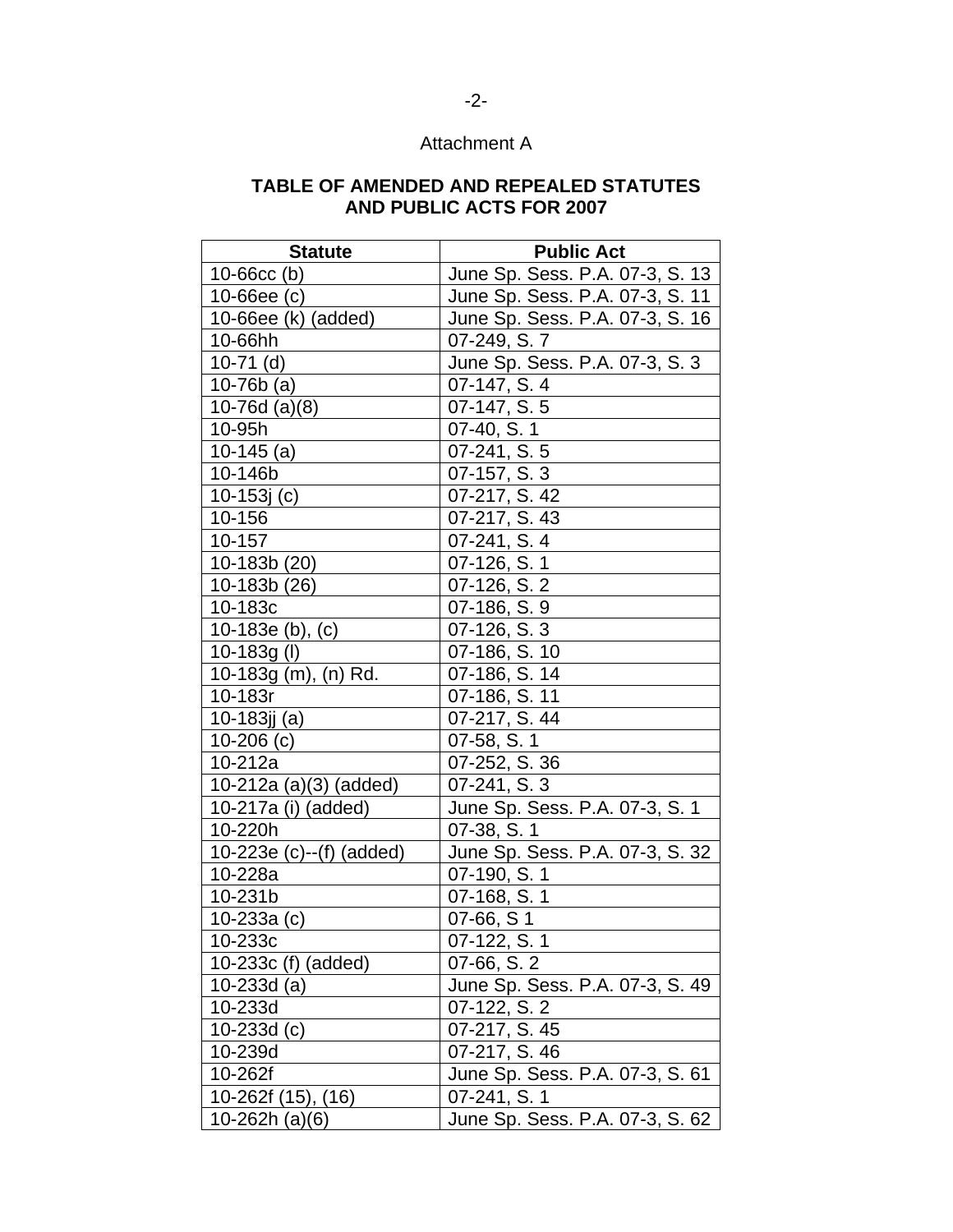| <b>Statute</b>              | <b>Public Act</b>               |
|-----------------------------|---------------------------------|
| 10-262i                     | June Sp. Sess. P.A. 07-3, S. 63 |
| 10-262j                     | June Sp. Sess. P.A. 07-3, S. 64 |
| 10-264h (a)                 | 07-249, S. 21                   |
| $10 - 264$ (c)              | June Sp. Sess. P.A. 07-3, S. 40 |
| 10-264 $I$ (j), (k) (added) | June Sp. Sess. P.A. 07-3, S. 42 |
| $10-265f$ (d)               | June Sp. Sess. P.A. 07-3, S. 43 |
| $10-265f(e)$                | June Sp. Sess. P.A. 07-3, S. 47 |
| 10-265f (i) (added)         | June Sp. Sess. P.A. 07-3, S. 44 |
| $10 - 265$                  | June Sp. Sess. P.A. 07-3, S. 46 |
| 10-266m (a) $(4)$           | June Sp. Sess. P.A. 07-3, S. 4  |
| 10-266p (h), (i) (added)    | June Sp. Sess. P.A. 07-3, S. 7  |
| 10-266aa $(f)$ , $(g)$      | June Sp. Sess. P.A. 07-3, S. 9  |
| 10-266aa (k)                | June Sp. Sess. P.A. 07-3, S. 10 |
| $10-281$ (b)                | June Sp. Sess. P.A. 07-3, S. 2  |
| 10-282 (18)                 | 07-249, S. 2                    |
| $10-283$ (a)(2)             | 07-249, S. 5                    |
| 10-283 $b$ (a)              | $07 - 249$ , S. $6$             |
| 10-285a                     | 07-249, S. 33                   |
| 10-285a (i) (added)         | 07-242, S. 11;                  |
|                             | 07-249, S. 3                    |
| 10-286d (c) (added)         | 07-249, S. 4                    |
| $10-287$ (b)                | 07-249, S. 25                   |
| $10-291$ (b)(5) (added)     | 07-208, S. 1                    |
| 10-292o (d)                 | June Sp. Sess. P.A. 07-3, S. 6  |
|                             |                                 |
| 13b-105                     | 07-134, S. 2                    |
|                             |                                 |
| 14-44                       | 07-224, S. 1                    |
| 14-100a                     | 07-134, S. 1                    |
| 14-102a                     | 07-134, S. 5                    |
| $14 - 103(d)$               | 07-134, S. 3                    |
| $14 - 261b(c)$              | 07-224, S. 5                    |
| $14 - 275(a)$               | 07-134, S. 4                    |
| $14 - 275(b)$               | 07-224, S. 6                    |
| 14-276                      | 07-224, S. 3                    |
| 14-276a(d)                  | 07-224, S. 2                    |
|                             |                                 |
| 16a-38k                     | 07-242, S. 10                   |
| 16a-38k(a)                  | 07-249, S. 15                   |